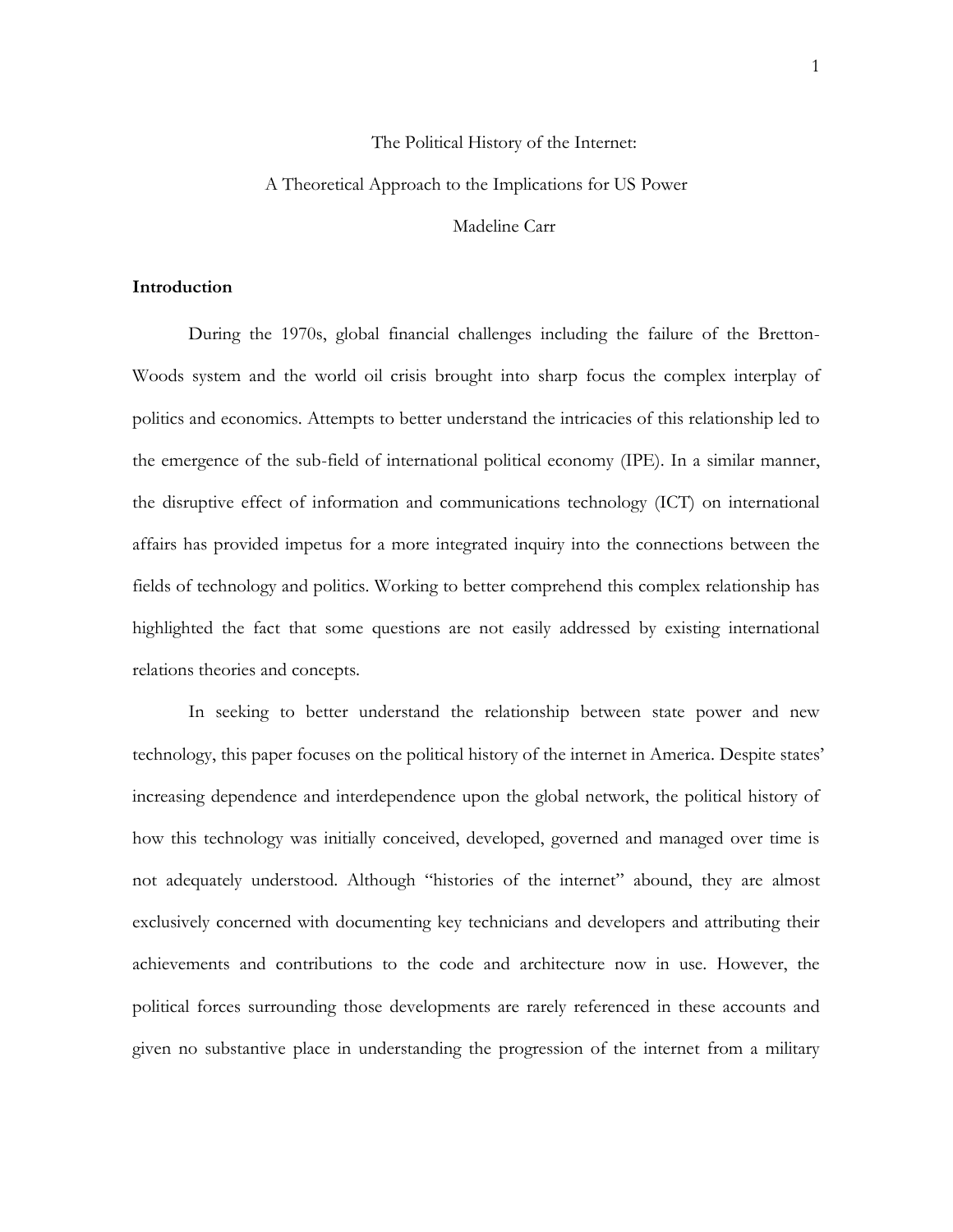project to an open global network. Key enabling legislature, policy mandates, the role of the state in enabling or dissuading internet governance and the influence of governmental perceptions and intentions in shaping the technology are largely absent this work leaving an important aspect of the development and ongoing management of the internet unexamined.

In designing this research project, it became apparent that existing international relations theories cannot provide an adequate framework for comprehending this multi-faceted and important issue. Although international relations has a range of theories about power, it has not yet developed a corresponding research project to explain approaches to technology. Just as a lack of economic literacy restricted the discipline prior to the emergence of IPE, the lack of technological literacy is having a similar effect by hampering efforts to move beyond existing paradigms which largely address industrial rather than information technology. Understanding how to incorporate new technologies like the internet into international relations theory is increasingly being recognised as an important research project (Mayer-Schöenberger and Brodnig 2001, Rosenau and Singh 2002, Weiss 2005, Eriksson and Giacomello 2006).

One solution to this theoretical impediment can be found within the discipline of the philosophy of technology. Primarily concerned with the interaction of technology with every aspect of the human experience, the philosophy of technology articulates a range of "approaches" which frame our understanding of and response to technology. Each of these approaches leads to a methodological framework. This study finds that two of these approaches dominate current international relations literature but it is in fact the third approach which can help to expand the breadth and depth of studies dealing with power and new technology.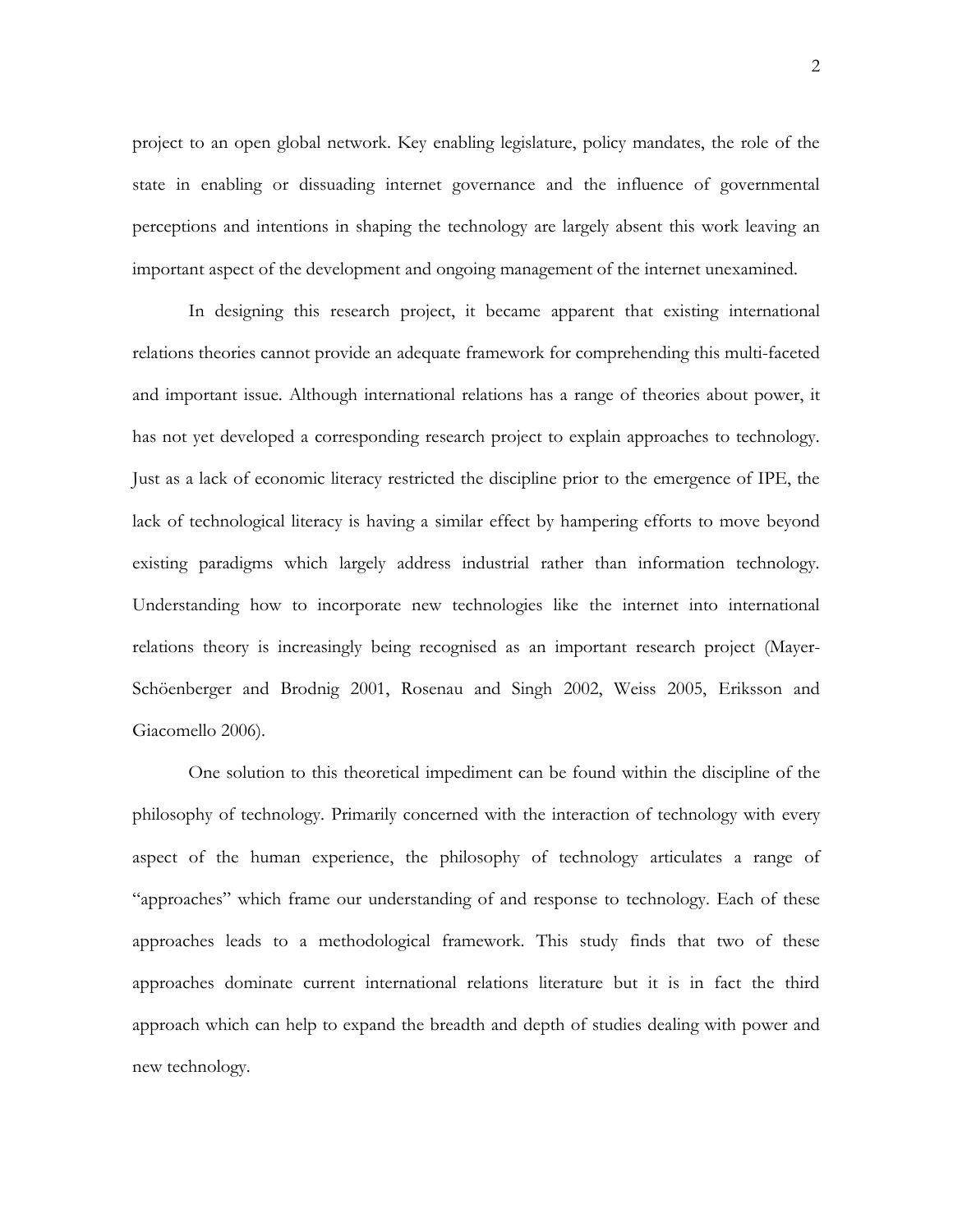The following brief introduction to the philosophy of technology will lay a foundation for the application of central concepts and approaches which can be observed and integrated into international relations literature. The second section of this chapter identifies two dominant paradigms within international relations for understanding the relationship between technology and power. These paradigms are comprised of self consciously articulated theories of power coupled with (generally) unself-conscious but clearly evident approaches to technology. Neither of these two paradigms is proving consistently effective for understanding the relationship between power and technology in the information age as they either remain embedded in industrial age concepts and theories or they fail to effectively engage with complex technical issues. Finally, this chapter will explain how the application of the third  $approach - the social construction of technology - can be applied to the study of the political$ history of the internet in the United States to better understand the complex relationship between power and new technology.

# **Philosophy of Technology**

The emergence of the philosophy of technology as a discipline was a response to rapid changes in technology and science. Prior to the industrial revolution, the pace of change was not generally sufficient to radically affect the wider social fabric during the course of an individual's lifetime. However, the past two centuries have been a time of fairly constant, rapid and profound technological development. This has lead to what Norman Vig calls "a dominant paradigm of adaptation to changing technology" (Vig 1988). Attempts to better comprehend the impact of technology on the human condition have emerged as a coherent study now referred to as the philosophy of technology.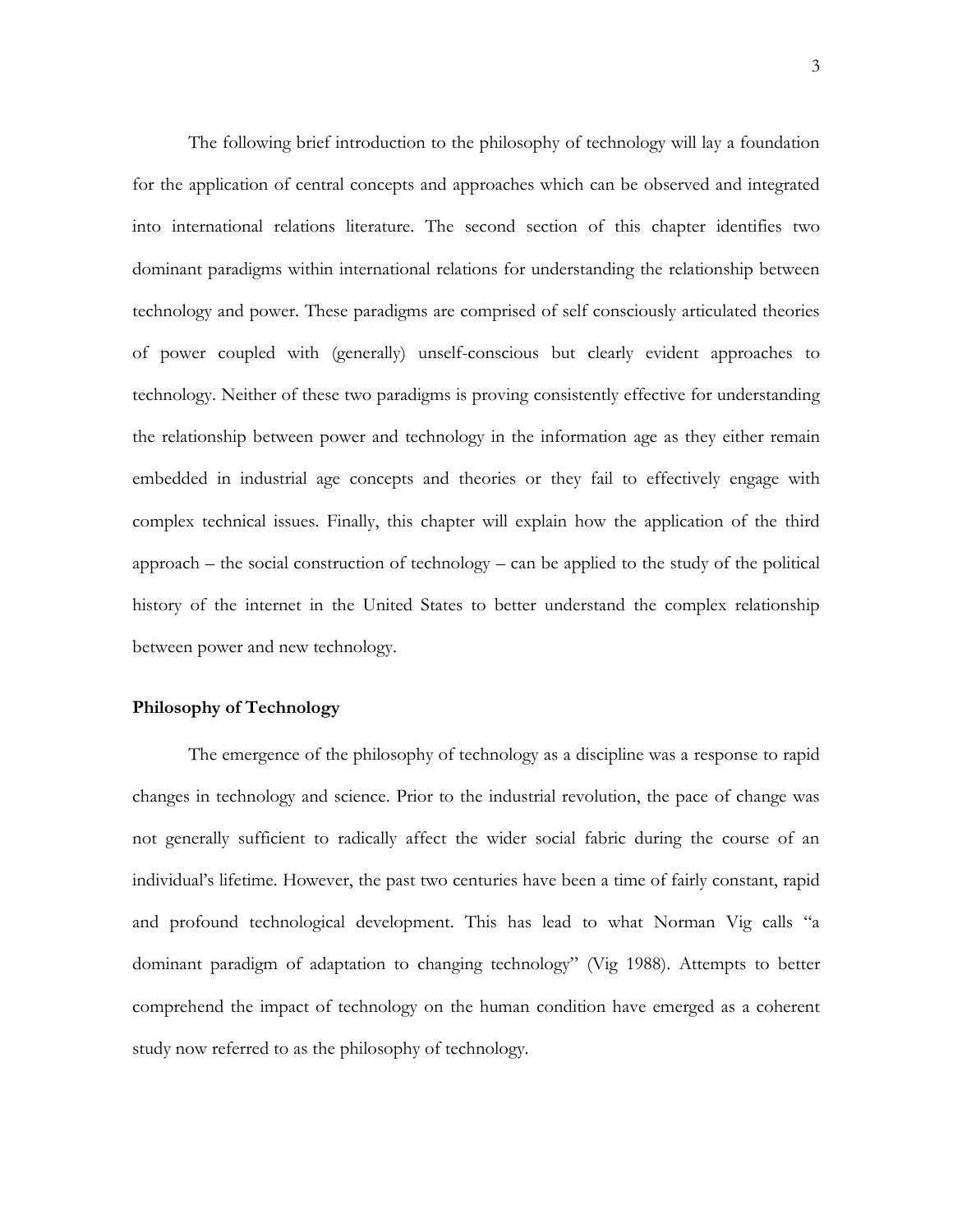The philosophy of technology asks questions like "how does technology impact upon social structures?", "how and why do social groups seek to shape technology?", "does technology follow a pre-ordained developmental path?", and "if so, are we powerless to stop it?". These questions have as much relevance in the context of information technology as they did to industrial technology. Indeed, it is these questions and others like them which need to be applied to international relations literature attempting to understand issues of the complex relationship between power and technology. Instead, much of the literature addressing these issues remains tied to paradigms developed within the context of industrial technology and specially suited to those issues which arise from it. The philosophy of technology can provide a conceptual bridge for moving beyond those paradigms.

Within the philosophy of technology, there are a range of approaches which have been articulated by a number of scholars. Although the nomenclature may differ, the concepts are relatively stable across the discipline. This paper adopts the definitions offered by Norman Vig of *instrumentalism*, *technological determinism* and *social construction* (Vig 1988). These three "approaches" to technology will later be linked to existing international relations literature demonstrating the prevalence of instrumentalism and technological determinism and explaining why the social construction of technology provides a means of arriving at new questions and answers to the problem of power and technology.

# *Approaches to Studying Technology*

The approach referred to as **instrumentalism** regards technology is a means to address a human-defined problem or need. In this approach, technology is morally neutral and disconnected from its social consequences. Dominant in the commercial sector,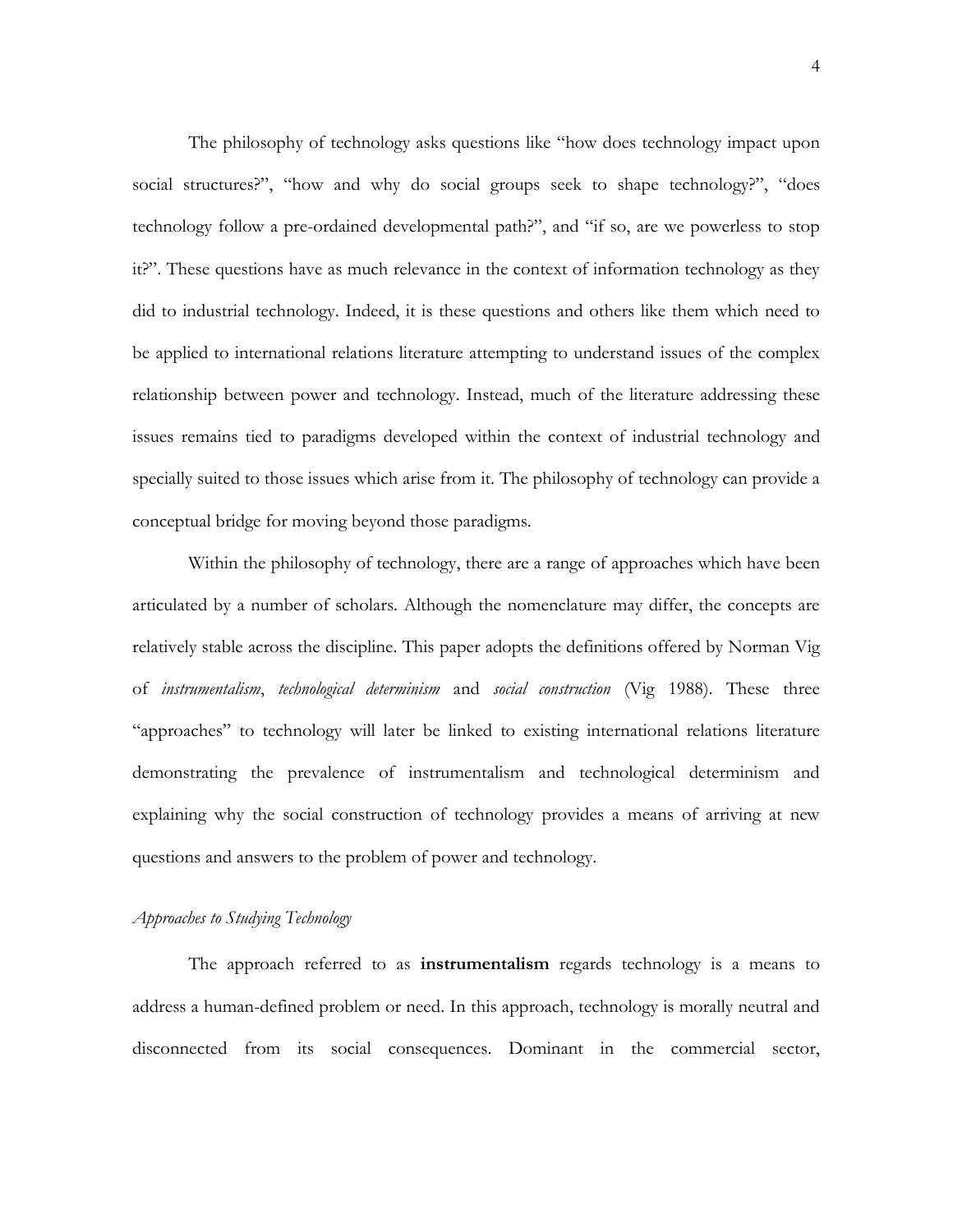instrumentalism justifies continuous innovation while also implying that if there were to arise any negative social outcomes, the answer to them probably lies in a technologically based solution.

In studying two concepts of a fundamentally social nature like power and the internet, an approach which disengages from the social is not appropriate. In this study, an instrumental approach would lead to questions about whether the design is "good" – that is, does it address the problem or purpose it was intended for? Is it being used for its intended purpose and is that *purpose* socially acceptable? Interesting though they are, these questions fail to engage with the profound impact of the internet which goes far beyond its originally intended purpose and it also makes it difficult or impossible to engage with changing perceptions of American power.

**Technological determinism** (or autonomous technology, as it is sometimes referred to) *is* a social view of technology, however it is based on a mono-directional relationship. That is, technology has an impact on society – in many cases, a profound impact – but it is an external force over which society has minimal control or influence. It is the story of Frankenstein, of technology running along a predetermined evolutionary path which may or may not be beneficial for society but which is largely unstoppable. A determinist approach certainly does not see technology as "value neutral". Rather, it is regarded as imbued with values like a desire for power, the quest for efficiency, and the profit motive – "over other human needs (including those of future generations) and against the integrity of nature" (Vig 1988: 17). The fear of technological determinists is that once large systems are in place, it becomes very difficult to alter or reverse them – they become so embedded in society that they are not necessarily respondent to changed human perceptions about their value or use. In this context, an elite group of "technocrats" control what Lewis Mumford called the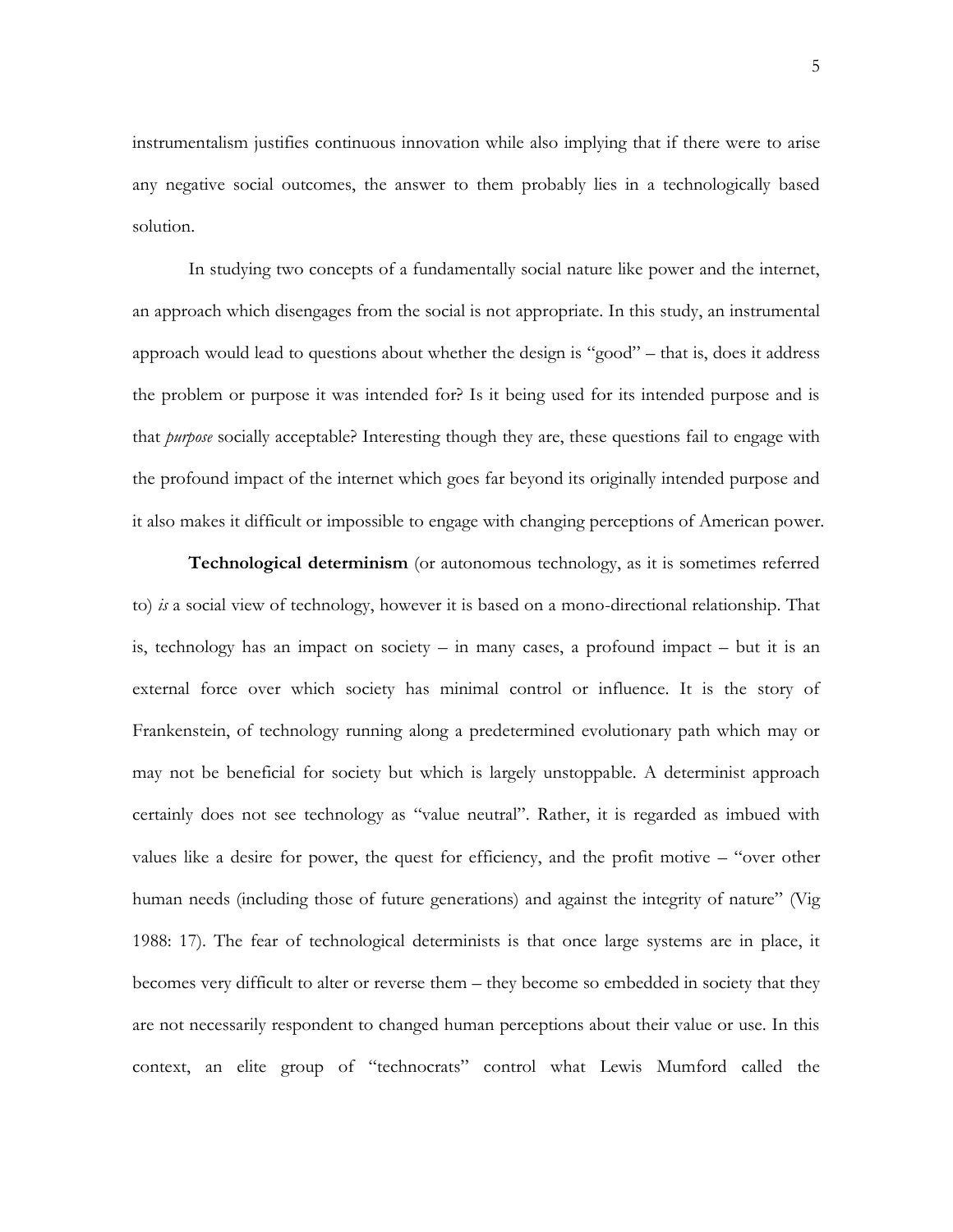"megamachine" leaving the rest of society vulnerable to its effects (Mumford 1967). This view negates social choice – it does not take into account the many decisions which societies do make about how they will develop and use technology. Technological determinism could provide a methodological framework for one half of this study. If the research aim were simply to examine the impact of internet technology on political ideas of US power, this approach may have been adequate. However, it is irreconcilable with an epistemological position of constructivism which underpins the other half of the research aims – how ideas of US power have shaped and influenced the development of the internet. An essential starting point for this study is that states do make decisions about how they believe the internet should best promote their national interest and enhance state power but technological determinism would refute that claim.

Problems of the previous views led some scholars, particularly historians and sociologists, to adopt a new approach  $-$  the **social construction of technology** (SCOT)<sup>1</sup>. For these scholars, technology is not a neutral instrument for problem solving nor a value laden force which threatens human autonomy. Rather, it is an *expression* of social, political, and cultural values. Vig writes that "decisions about which technologies are developed and who benefits from them are shaped more by cultural preferences and the distribution of financial and political power than by specific problems or technical opportunities" (Vig 1988: 15). The social construction of technology rejects the premise that a particular technology succeeds simply because it was "superior" to other competing options. Trevor Pinch and Wiebe Bijker

 $\overline{a}$ 

<sup>1</sup> As this chapter is adopting the nomenclature of Norman Vig, this approach should perhaps be referred to as "Contextualism" which is his term. However, for consistency with the rest of the paper, it will be referred to here as the social construction of technology. The two terms are interchangeable.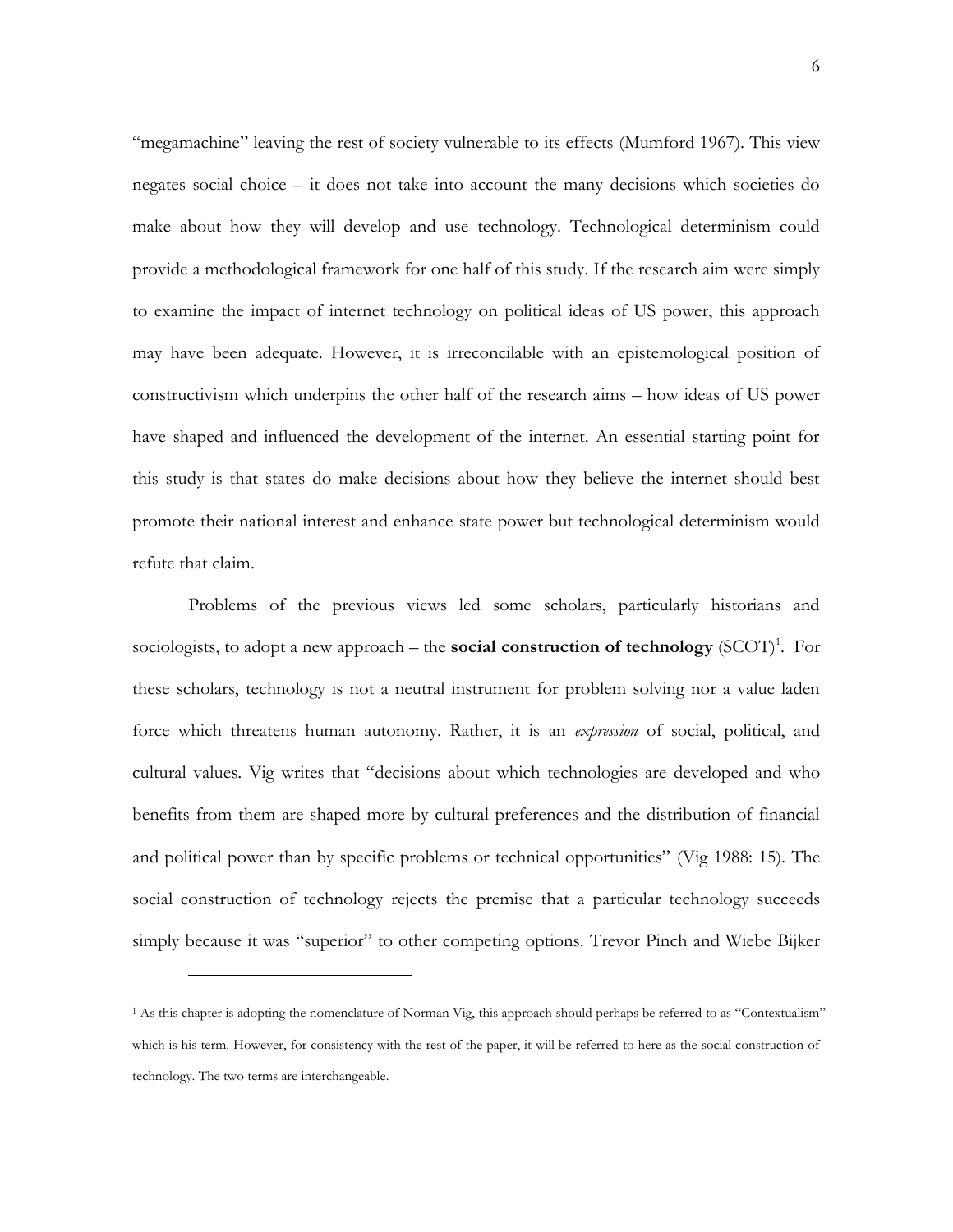illustrate this theme through a sociological history of the development of the bicycle, citing a range of social, judicial and moral influences which combined with the application of science to favour certain bicycle models over others (Pinch and Bijker 1989: 17–50). Superiority, of course, is a subjective term and dependent upon the articulation of stated priorities. In addition – and particularly relevant for the internet – adoption changes technology. Those who use it, improve, exploit, adapt and shape technology. In this process, priorities and the means by which success is measured may change. Therefore, SCOT argues that the emergence of any new technology needs to be understood in the context of social and political forces at work which influence choices and preferences.

A SCOT approach to technology leads to questions such as, how are technological priorities ordered and by whom? What happens to technology when those priorities are altered? And, fundamentally for this project, what role do ideas play in this process of shaping technology?

In the next part of this chapter, these approaches will be contextualised within the frameworks for understanding power and technology which currently exist in international relations. By merging these two conceptual fields, it becomes apparent that international relations literature is dominated by paradigms which adhere most closely to either instrumentalism or technological determinism and that the introduction of SCOT may provide a theoretical bridge for moving beyond the existing stalemate in the literature.

## **Existing Frameworks in International Relations**

Understanding power in international relations is an ongoing and unresolved academic project. A key shift in recent years has seen scholars more comprehensively explore the social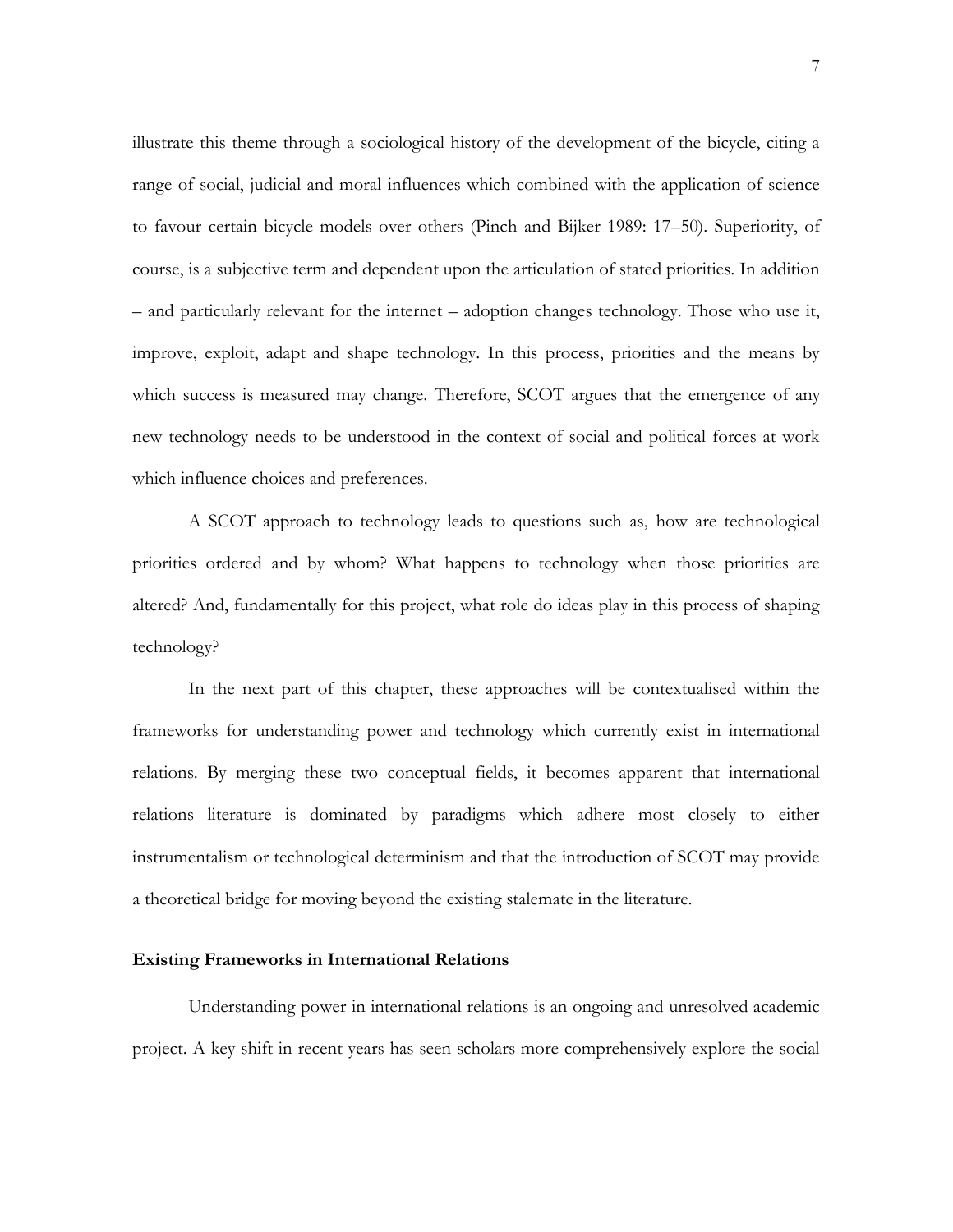aspects of power as opposed to the previously dominant theoretical view which regarded power more narrowly defined as material. In part, this shift has been necessitated by key systemic changes within the international system as a consequence of globalisation and the conclusion of the Cold War. Recent developments in information and communications technology have played an important role, however the relationship between power and new technologies remains under-theorised.

The following section of this chapter will demonstrate how ideas about power have changed over time but that understandings of its relationship with technology have remained remarkably stable despite the recent introduction of very different technology. This would pose no problem if the theory retained its explanatory capability, however there are compelling reasons to argue that it does not. The first section, entitled "The Industrial Age: Technology and National Power" brings together realist notions of power and an instrumental approach to technology which (largely) dominated international relations literature from the second world war to the late 1980s and (for some) the early 1990s. As noted earlier, a key characteristic of instrumentalism is a view of technology as a morally neutral means to an end. This approach dovetails with political ideas of the state as morally neutral, compelled to survive in a self-help system by any means necessary. The second section entitled "The Information Age: Technology and Social Power" brings together the changes in approaches to power which have emerged largely since the conclusion of the Cold War, with the information revolution. Much of the literature in this section is characterised by a technologically determinist view which (often due to insufficient technical knowledge) tends to regard new technologies as value laden and autonomous. This view aligns more comfortably with ideas about American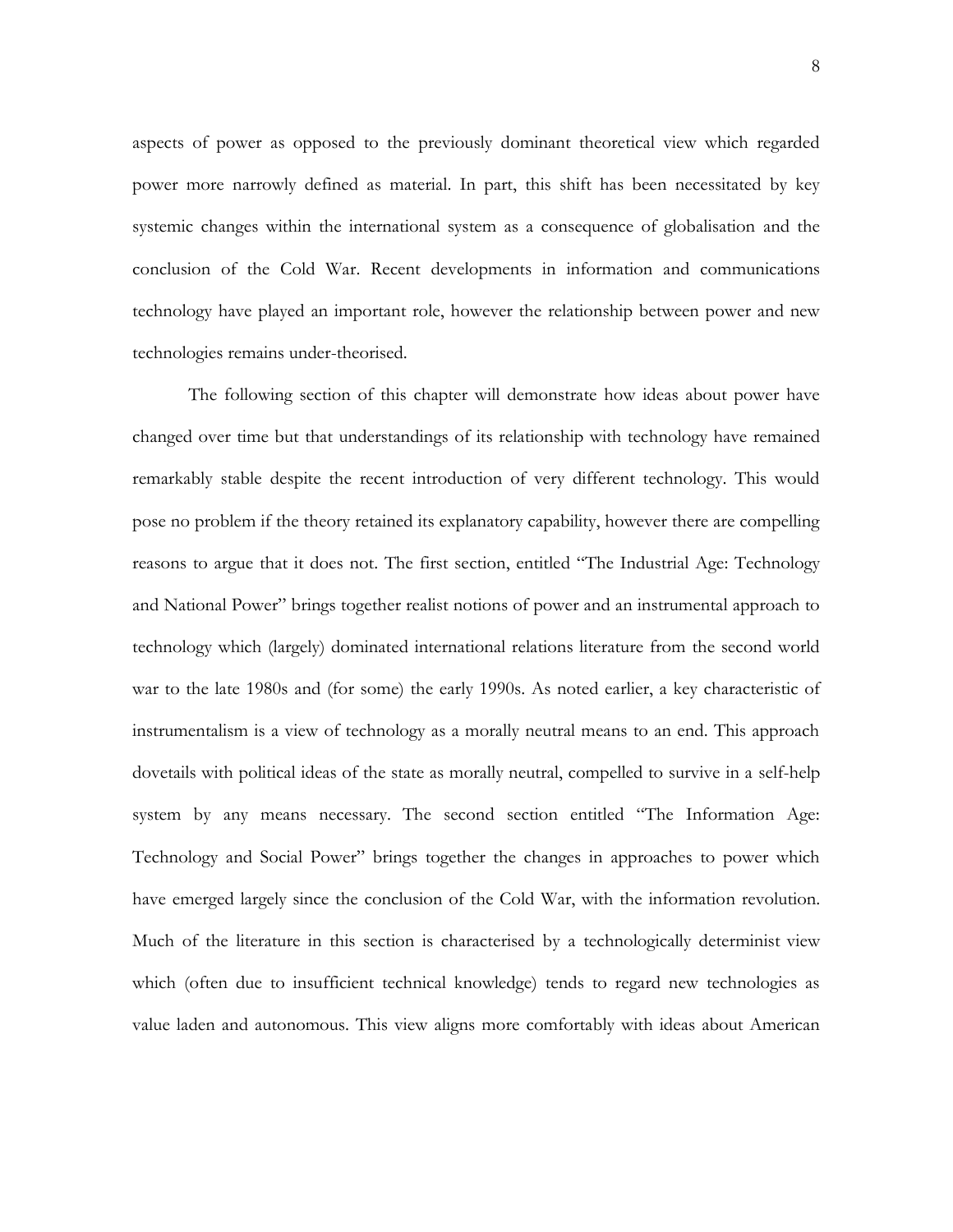power which emphasise moral responsibility not only to its constituents, but to a broader global community as well.

Through a discussion of the dominant frameworks extant within international relations literature, this section will elucidate the problems with each view thereby justifying the adoption of a new framework for examining these issues. Essentially, these two competing frameworks arrive at a stalemate based on an unquantifiable question. Does new technology enhance state power more than it undermines it? This project argues that it does both and therefore, it would be more useful to ask some different and more enlightening questions. Those questions include *how do states influence the emergence and management of new technologies to address their national interest? How does technology itself, influence perceptions about state power? And what role do ideas play in the political shaping of social technology?* These questions cannot be asked or answered within the two paradigms which currently dominate international relations theory. The first does not engage with technology as a social construct and the second does not fully account for the political influence and shaping of technology. A social construction of technology methodology which focuses on these very issues, will consequently prove more useful.

## *The Industrial Age: Technology and National Power*

 $\overline{a}$ 

#### *The healthy functioning of cyberspace is essential to our economy and our national security. (Bush 2003: 1)*

For much of the twentieth century, scholars of international relations have approached the relationship between power and technology in a relatively stable and consistent manner.<sup>2</sup>

<sup>2</sup> Within realist thought, there are a range of views on how power should be defined, ie. whether as a means to an end or an end in itself. This paper will not provide a comprehensive catalogue of variations in realist approaches to power. It is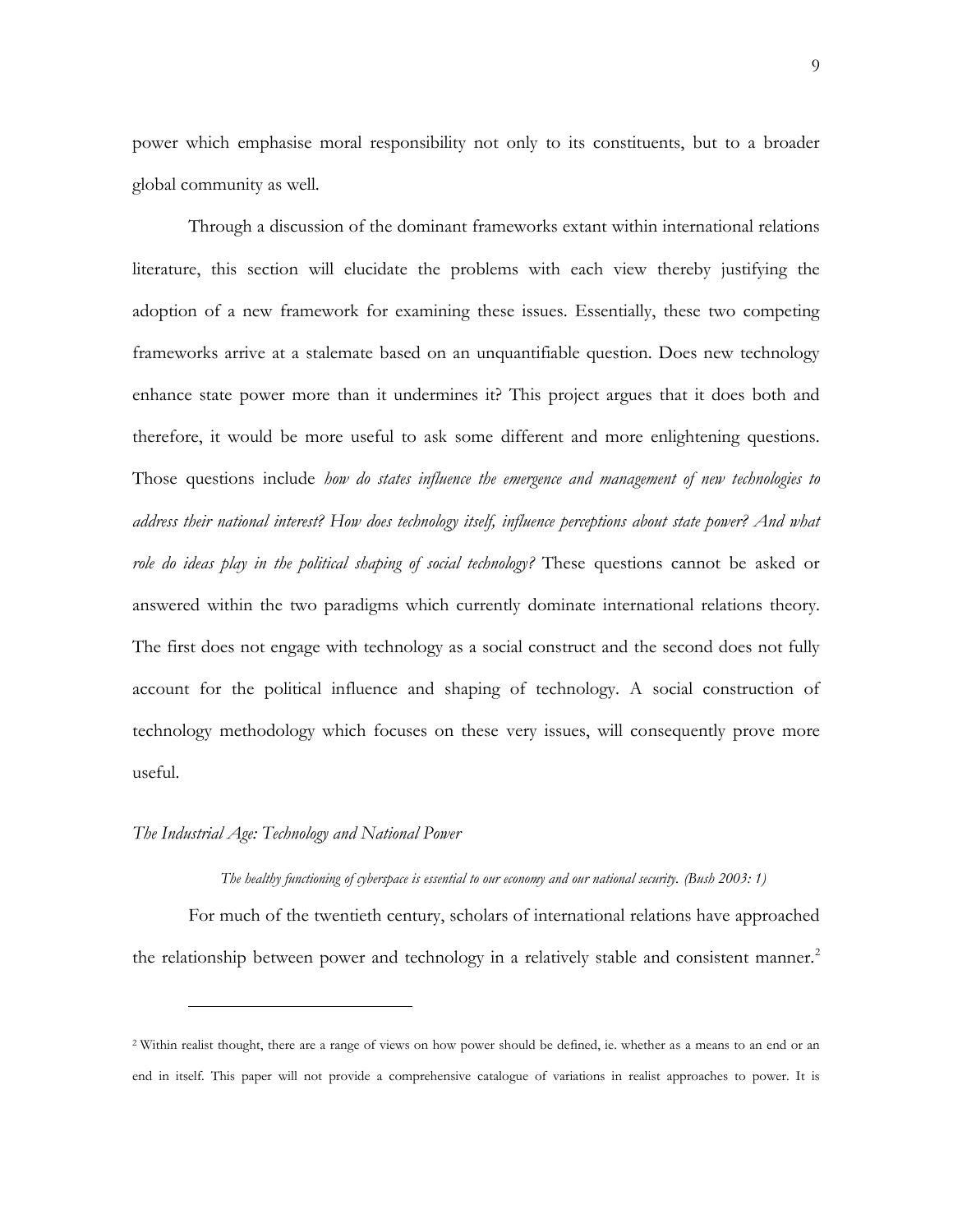Through the dominant lens of realist theory which views the state as a self-interested, powermaximising unit in an anarchical system, technology has been regarded as a constitutive element of state power. Its military and economic relevance has made technology a mechanism through which power (or security) seeking states pursue relative advantage by the development of more efficient production methods (economic power) as well as advanced weaponry (military power) (Morgenthau 1978: 322). Having explained something of the philosophy of technology and instrumentalism, it is possible now to explain how that scholarship intersects with realist power theory to produce what is referred to here as the "nation-state" approach to the relationship between power and technology in international relations.

Realist power theory argues that power must be narrowly perceived as material capabilities due to their relative importance in determining the outcome of conflict and also their quantifiable nature. The realist adherence to this view of power coupled with neorealism's emphasis on system structure underpinned the importance of technology as (despite the acknowledgement of other factors), material capabilities continued to be viewed as the most important and decisive element in ordering the system structure. Indeed, the  $20<sup>th</sup>$  century witnessed a growing emphasis on technology as material capability while other more conventional resources such as population and territory came to be regarded by some as diminishing in relevance. Employing a Fordist approach, Alastair Buchan wrote of the decline of territory and population as a form of power with emphasis instead placed on states' technical and scientific base. In his view, "power, influence, or prestige can now be increased

-

concerned here only with understandings of the relationship between technology and power in international relations and as such is proposing two broad conceptual approaches – the first of which – the nation-state power view, is most closely associated with a broadly realist approach.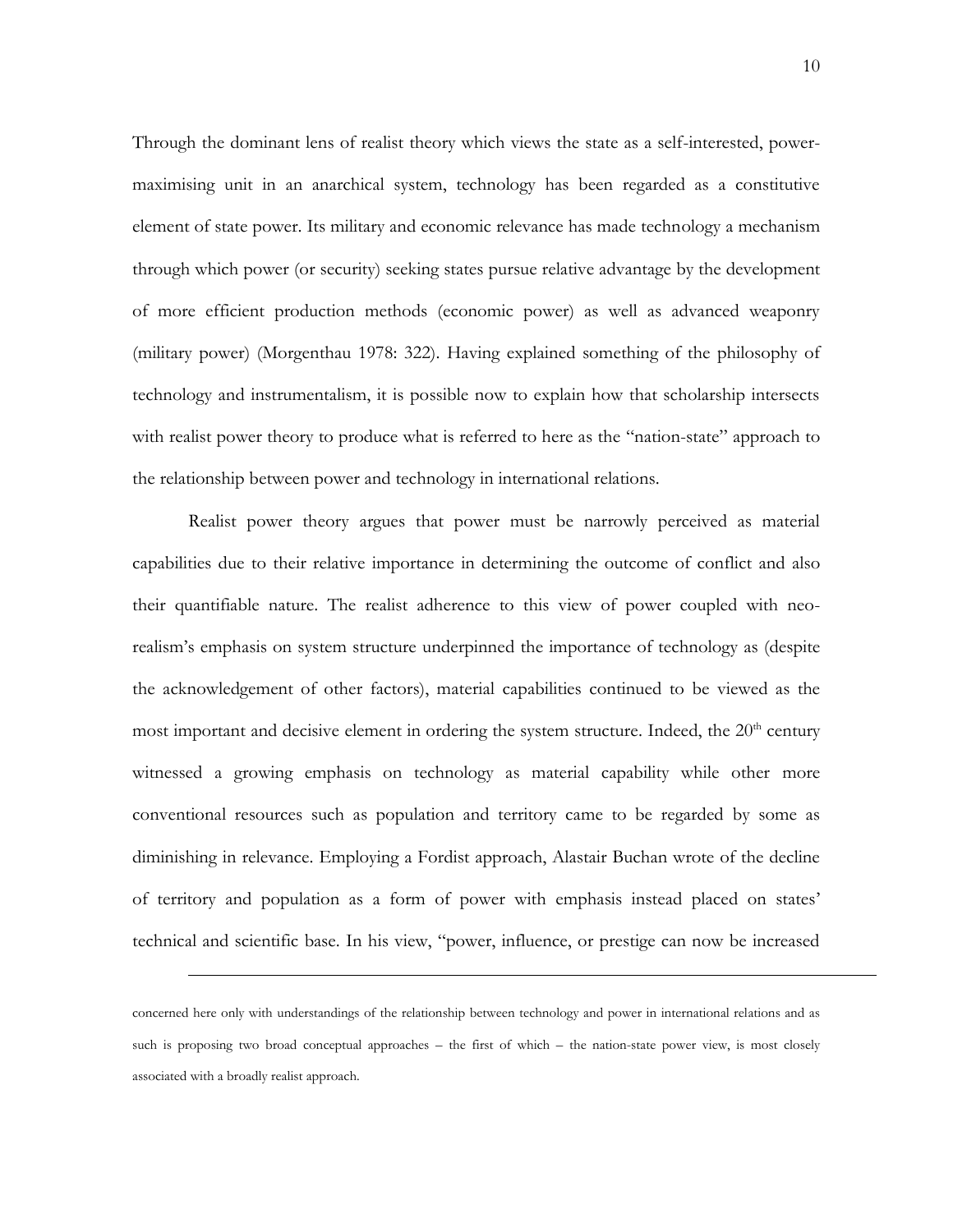by the better organization of existing domestic resources and the application of science and technology to them" (Buchan 1972: 177).

A material view of power sits comfortably with an instrumental view of technology – indeed, they complement one another. The combination of an instrumental view of technology as a value-free tool employed to achieve the ends of a state with only one moral objective – survival – results in the "nation-state" approach to the relationship between power and technology. In this framework, technology is a mechanism to enhance state power and thereby has implications for world order.

Despite more recent theoretical and empirical challenges, the nation state view continues to resonate in contemporary international affairs as states persistently attach a high value to advanced technology as it relates to state power. By continuing to regard ICT as an artefact like other forms of industrial technology, the vulnerabilities which come hand in hand with the rapid integration of ICT into contemporary state affairs are surmountable. States simply need more – more ICT capabilities, more rapid advances in the development of these technologies and more doctrine for their application. This perspective resonates with the instrumental approach which regards technology as morally neutral and able to address negative social consequences of technology with a "techfix". In this context, militaries the world over are rapidly developing "information warfare" or "cyberwar" capabilities. The US Department of Defense now views information as a "realm, a weapon, and a target of warfare" (Wilson 2006: 1). Information and communication in the nation-state view becomes a commodity to be weaponized in the same way that previous industrial-age technologies were. There is a general sense that ICT is becoming a significant factor in conflicts and that militaries need to adapt and be prepared to project state power throughout this new sphere. Thus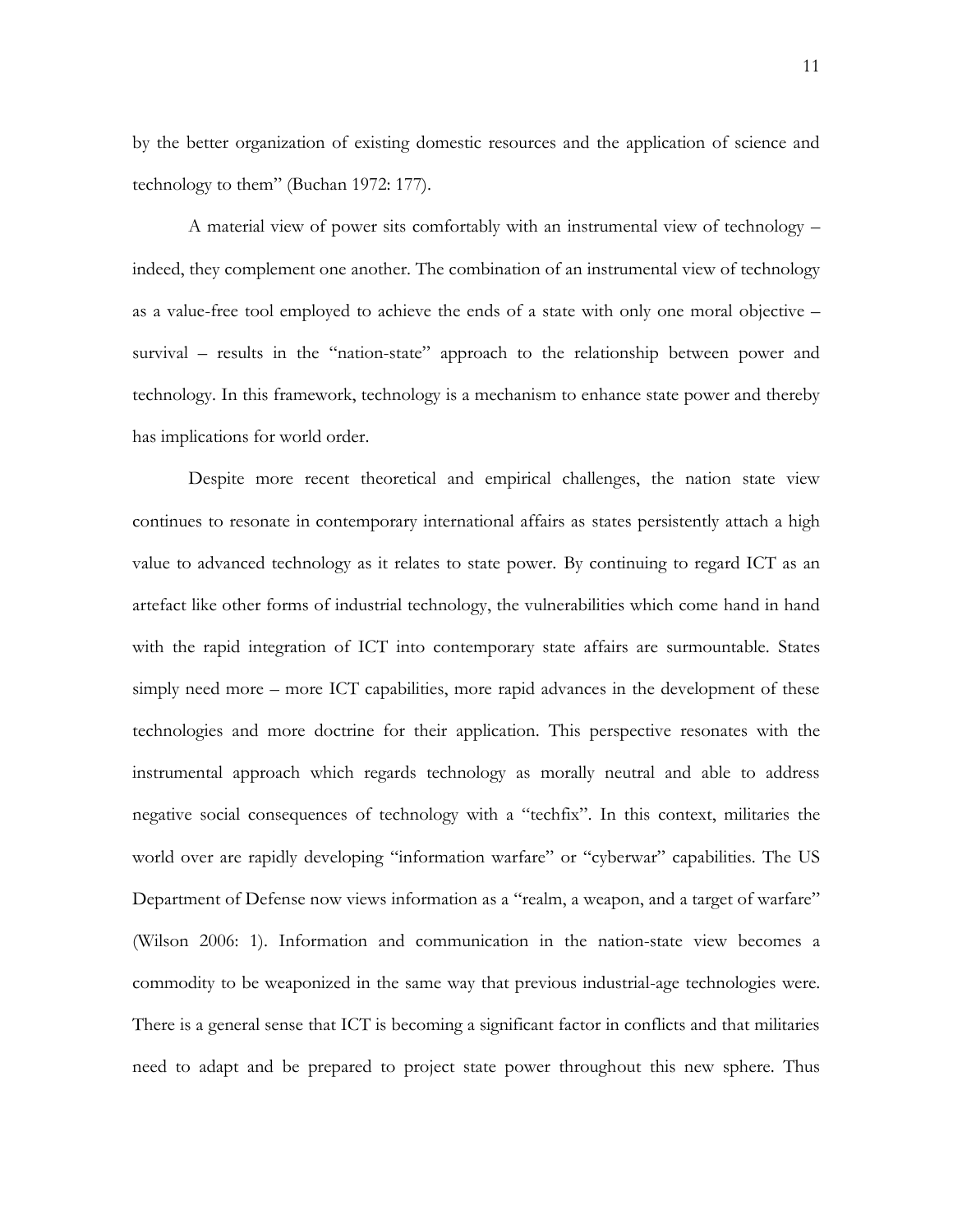dominance in "cyberspace" is equated with dominance in other international commons such as space or sea lanes (Tanji 2007).

However, operationalizing these capabilities in a conventional conflict situation remains difficult. Under both domestic and international law, responding to aggression with reciprocal force over the internet is highly problematic. The determination of what constitutes the use of force in the context of a cyber-attack remains unclear – one of the key problems highlighted in 2007 when Estonia turned unsuccessfully to NATO for help while undergoing a massive cyber attack (Grove, Goodman and Lukasik 2000). Although ICT has certainly been applied to enhance existing warfare technologies, regarding information and communication technology simply as another commodity fails to acknowledge its distinct nature and the complexities of operationalizing it in the context of state to state conflict.

While a material view of power and technology may have been useful in understanding the dynamics at work in conventional conflicts, ICT lends itself to unconventional conflict characterised by anonymity, geographical dislocation, low ranking actors on par with states and the interdependence of industrialised states on a vulnerable global network. Just as nuclear technology prompted a shift from wars of destruction to a strategy of deterrence, ICT is being understood more clearly as a technology of "disruption" (Demchak 2003, Shimeall, Williams and Dunlevy 2001). The impact of disruption is at the heart of a key paradox of ICT – states which have been most successful in adopting new information age technologies are also most vulnerable to disruption (Christensen 1999, Markoff 1991). This is the central power/technology paradox which the nation-state approach is unable to address.

While new technologies have certainly had a positive impact on existing industries and security, the theoretical challenge to international relations has been the emergence of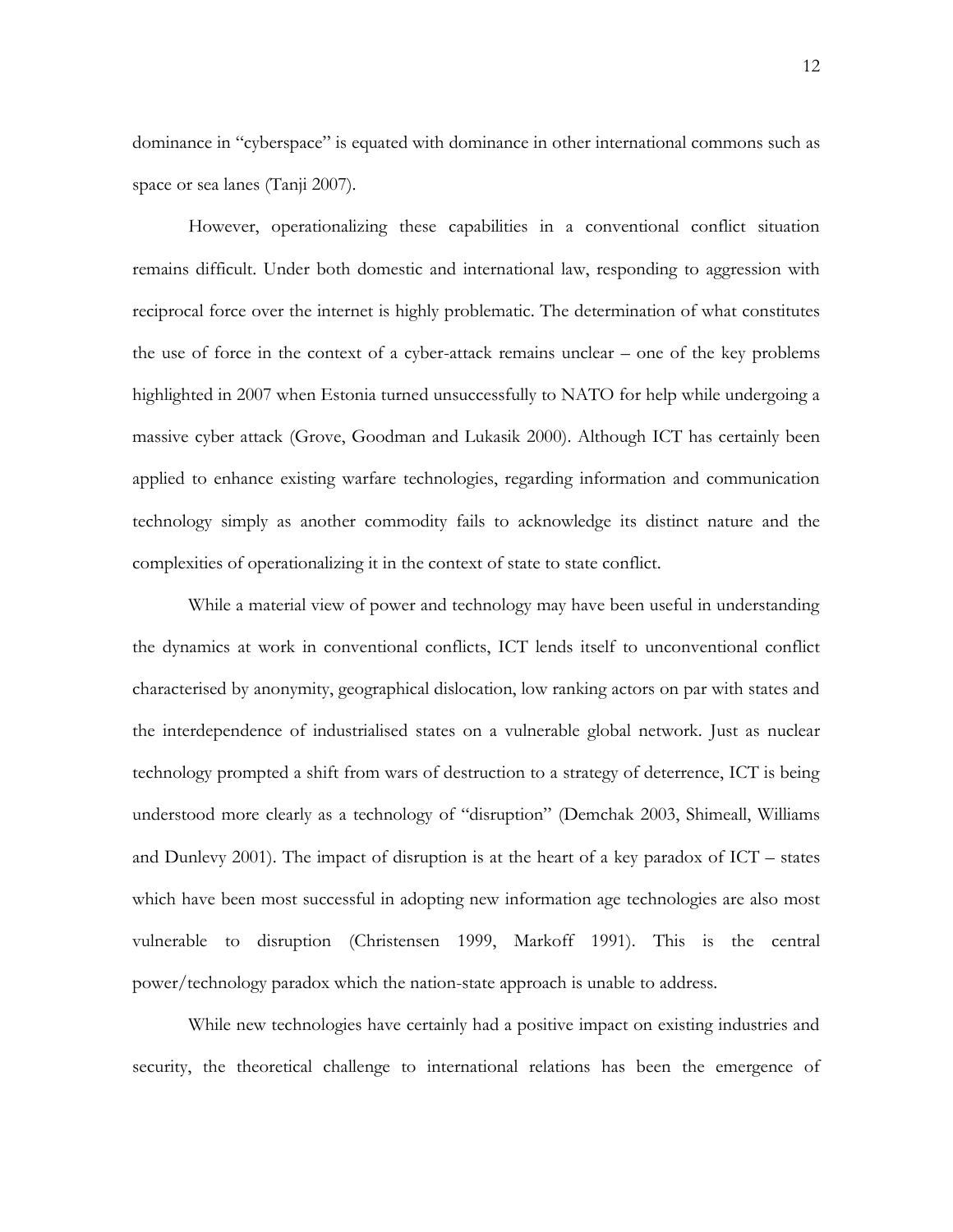fundamentally social rather than industrial technologies. Unlike the early part of the twentieth century which was characterised by a strong realist practice and fundamentally industrial technology, the latter decades saw a growth in a theoretical reassessment of power coupled with the emergence of revolutionary social technology. The relationship between social technology and concepts of political institutions like power and sovereignty appear to be distinct from those of industrial technology. Not surprisingly, theories predominantly concerned with material power have not easily synthesized emerging social technology. To date, more ideationally inclined theoretical frameworks have generally been used to examine the relationship between new technology and power and it is to these that this paper turns next.

# *The Information Age: Technology and Social Power*

*The realpolitik of the new era is cyberpolitik, in which the actors are no longer just states, and raw power can be countered or fortified by information power ( Rothkopf 1998: 326*).

From the beginning of the 90s, applications for ICT expanded exponentially. Simon Rogerson and Terrell Ward Bynum (1995) describe computer technology as "the most powerful and most flexible technology ever devised". Access to the internet rapidly moved from a small band of academic and military clients in the mid 1980s into the public domain. In a very short space of time, ICT has become ubiquitous in advanced industrial states and integral to the delivery of essential public services including national security. Newly industrialised and industrialising states regard ICT as a mechanism to "leapfrog" generations of technological development and move more quickly towards modernisation and competitiveness in the international system. In addition to the innumerable applications of ICT to enhance essentially industrial technology, the social aspect of ICT has impacted significantly on civil, economic and political relations. Coinciding with the advent of social technology was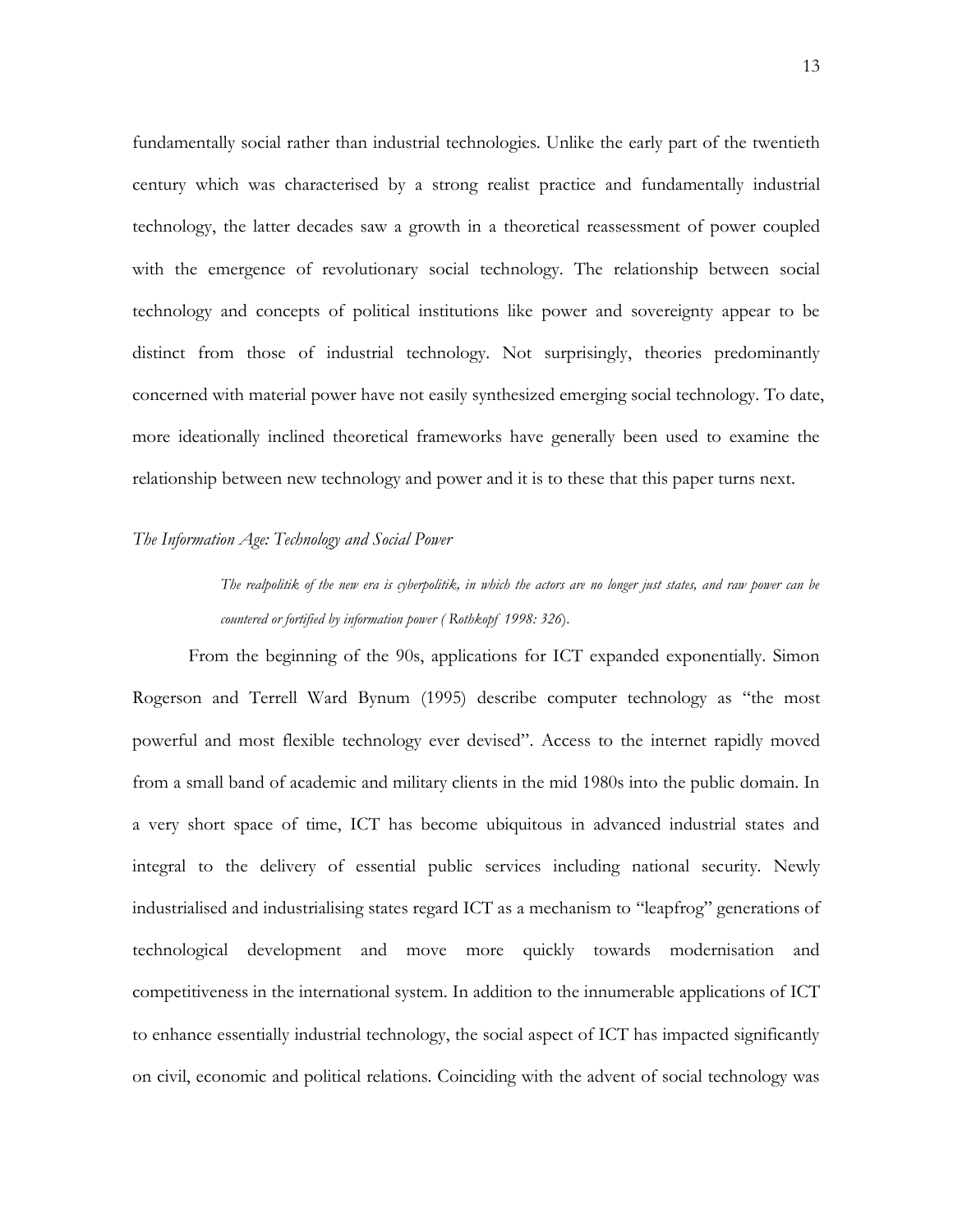a theoretical shift in international relations scholarship to considering issues of power as socially constituted rather than primarily material.

The combination of these factors contributed to the emergence of the second dominant paradigm for understanding the relationship between power and technology in international relations – referred to here as the "information-age" approach. This approach encompasses a lot of the theoretical shifts which have arisen to challenge realism, material power and the immutability of the state. In addition, it often exhibits a determinist approach to technology – one which regards technology as imbued with values (democratisation, freedom of speech and transparency of government or conversely, invasive surveillance and lack of personal privacy). It generally regards the internet as anarchical, user driven and beyond the dominance of the state. Essentially, this is a view characterised by change and re-evaluation of power in which ICT more broadly is frequently cited as a catalyst or even the driving force for those changes. This view engages with new technology and generally regards it as breaking down old power structures by redefining both the players and the playing field of international relations. However, it often does so without engaging adequately with technical issues leading to utopian or dystopian readings – dependent largely upon the perception of which values – positive or negative, reside in internet technology.

Two broad questions have preoccupied the academic debate addressing these issues. First, scholars have worked to understand how technological change has impacted on power relations between individuals and the state (or the idea of the state) (Smith and Naim 2000, Drezner and Farrell 2004, Slaughter 2004) and second, what implications those changes have for conceptual approaches to state power (Nye 2002, Aronson 2002, Hachigian 2002). Many studies have concentrated on the manner in which social technology has impacted on state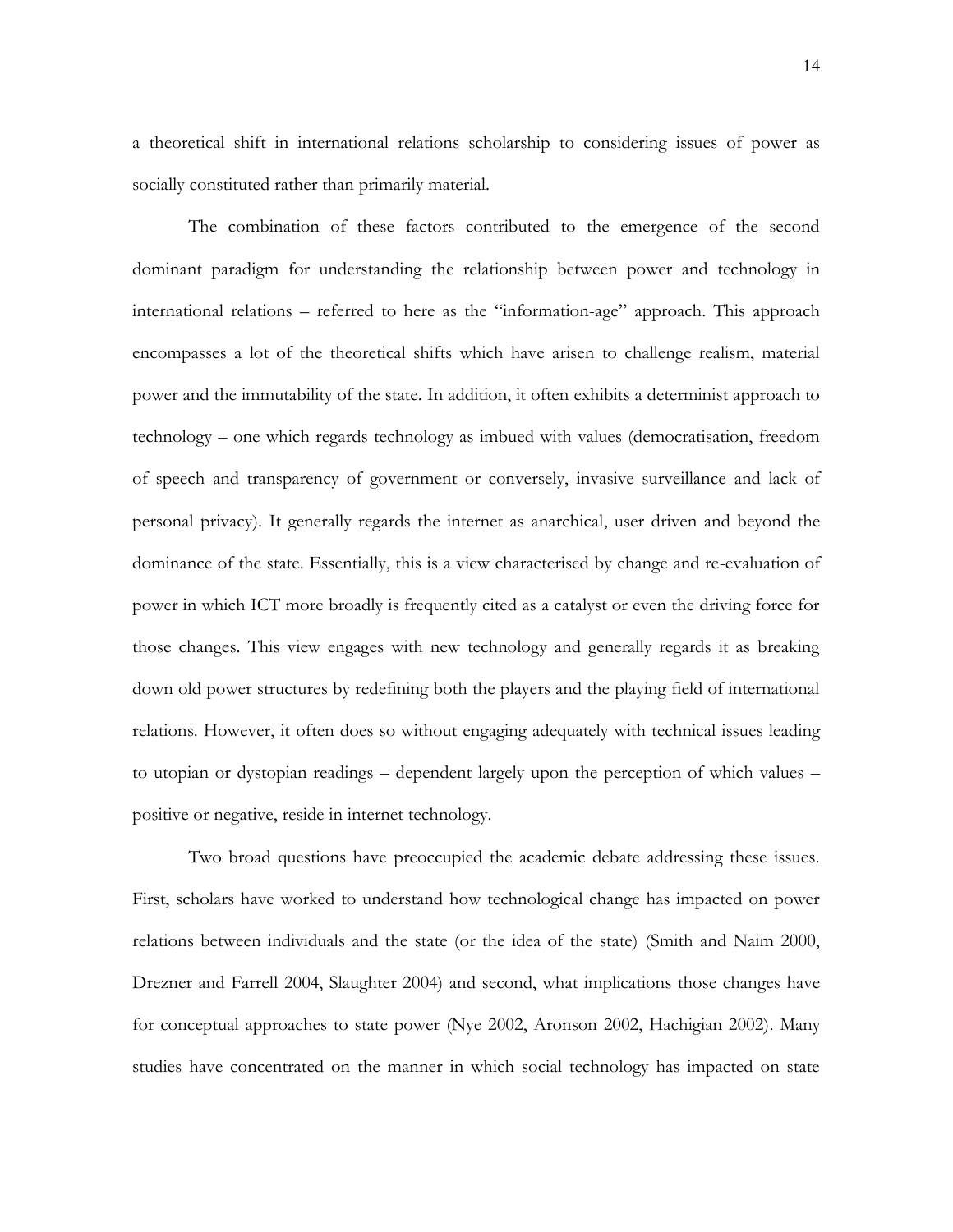power by eroding or undermining the institution of sovereignty. The general emphasis in these debates is that social technology is dissipating power from the state in a variety of ways. Prominent among these is the proliferation and organisation of non-state actors which compete for power with states and the challenges of state control over extra-territorial issues which stem from interconnected networked systems (Castells 2000, Langman 2005).

A dominant concern for theorists of social power is legitimacy (Lebow 2005). Through an analysis of the US neo-conservative approach to power, Christian Reus-Smit (2004) concludes that social capital is an integral element of political power and effective influence relies on social legitimation. Although a social view of power can be understood independently of technology – either old or new – social technology has significant relevance for issues of legitimacy, "soft power" and other social aspects of power in international relations. A 24 hour news cycle, unrestricted access to satellite footage, and the rapid dissemination of information and images have intensified awareness of state behaviour and made it much more difficult for states to conceal events detrimental to their international standing. As demonstrated by the mobile phone generated images of torture inside Guantanamo Bay and the Wikileaks release of diplomatic cables, states have difficulty escaping surveillance even in the most remote and guarded situations. Thus, intersubjective relations between states are heightened by social technology and outcomes are difficult to subvert to capabilities in this context.

For these scholars, changing ideas about power and emerging technology combine to bring about a substantially changed system, transforming from one comprised simply of states to one comprised of multiple and diverse actors (Nye 2002: 60). In this new system, states are relinquishing or losing control with obvious implications for the relationship between technology and power.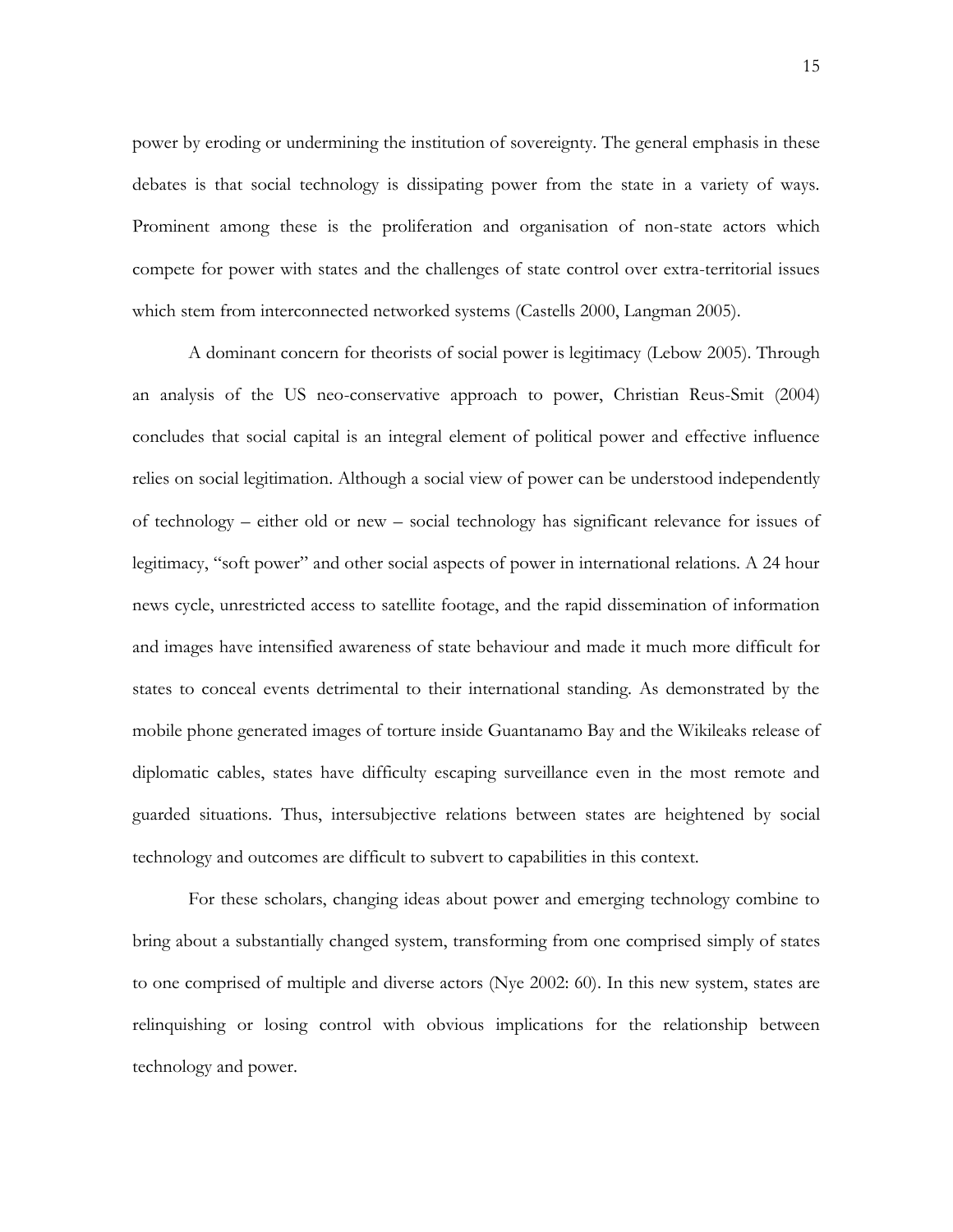While these studies make a significant contribution, they do contain impediments to a richer understanding of how new technology interacts with power. In explicating the manner in which state power is undermined by new technology, this literature frequently fails to make informed distinctions between aspects of the technology which are the consequence of state decisions and those which are beyond the immediate control of states. Of particular relevance here is Donald MacKenzie and Judy Wacjman's observation that technological determinism "focuses our minds on how to *adapt* to technological change, not on how to *shape* it. It removes a vital aspect of how we live from the sphere of public discussion, choice and politics" (MacKenzie and Wacjman 1999: 5). This leads to a focus on "adaptation" which has been a dominant feature in recent work attempting to understand political change in the context of the internet. Although there are some intractable technical issues which pose real challenges to state power, there are no natural or scientific laws which make it imperative that the internet function in the way it does. By failing to make accurate distinctions between what states choose and what they have imposed upon them, this "information age" view relies upon a technologically determinist approach.

Both the industrial age approach and the information age approach are able to contribute to understanding the relationship of ICT to power in international relations. However, although technology infrastructure and the use of ICT applications to enhance industrial power are significant, the complexities of state responses to social technologies such as the internet necessitate a broader approach which moves beyond  $20<sup>th</sup>$  century conceptualisations of power in the international system. A social view, which places the role of information, culture, identity and knowledge at the centre of its analysis, is able to engage with the more complex and compelling issues. Despite this better conceptual fit, the polarising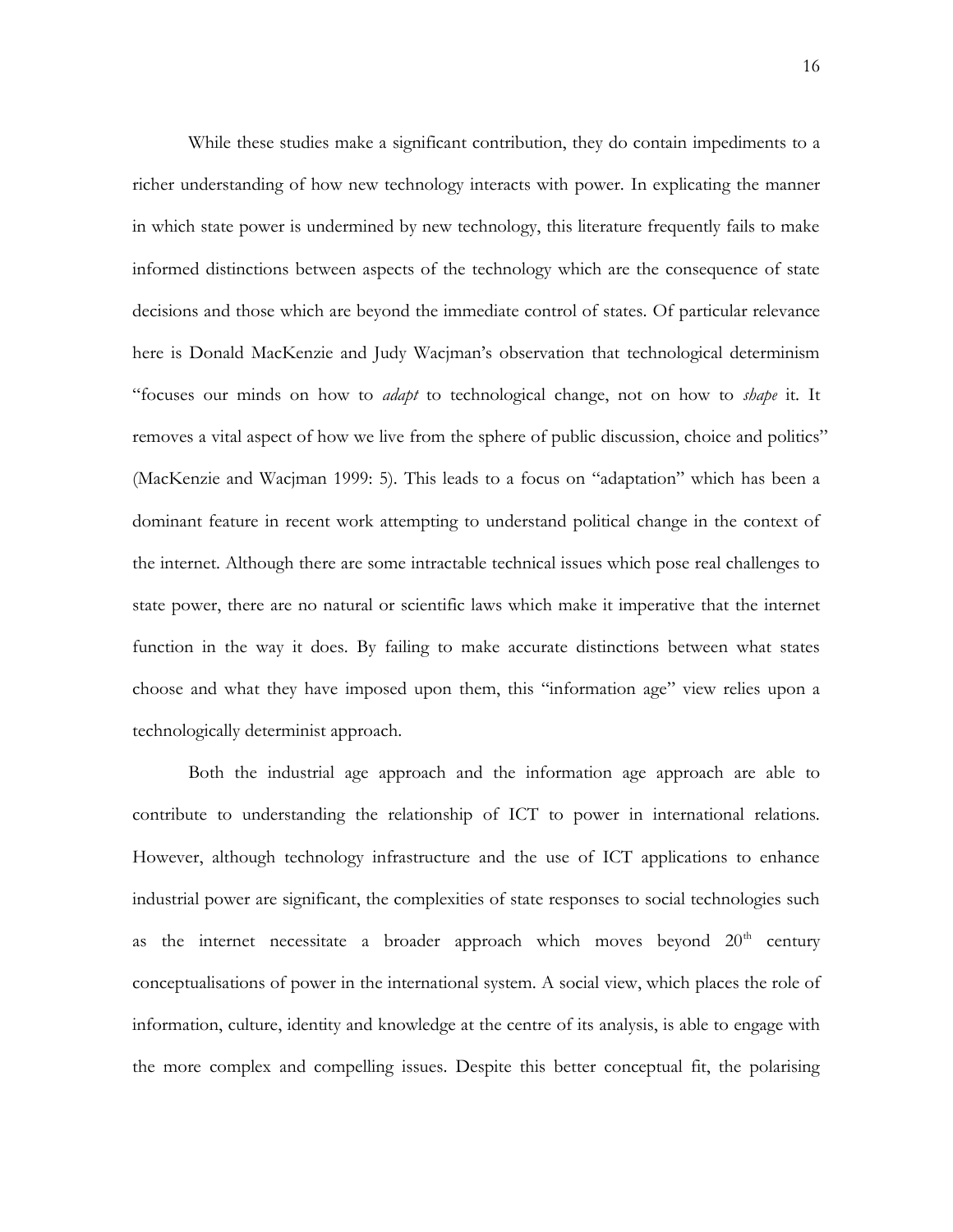debates within this literature about whether ICT enhances or diminishes state power coupled with the prevalence of a technologically determinist approach also place limits on theoretical development.

## **The Social Construction of Technology**

Having introduced the basic premise of the social construction of technology (SCOT) in part one of this chapter and having demonstrated that existing approaches to the relationship between technology and power in international relations literature are failing to accommodate new social technologies like the internet in part two, the third part of this chapter will explain in some detail how a SCOT methodology can be applied to the study of the relationship between power and technology in international relations.

The social construction of technology is fundamentally about looking beyond the impact of a particular technology on society in order to understand how society itself shaped the evolution and adoption of that technology. The following four concepts are essential to understanding and employing a social construction of technology methodology and they also provide a means of conveying how this methodology can be implemented in a study such as this one.

**"Interpretive flexibility"** refers to the understanding that there were *alternatives* to the design of a particular technology (Pinch and Bijker 1989: 40). In other words, there was no natural law or predetermined outcome for a technological development. Rather, the manner in which it was perceived and responded to played a role in shaping it. Interpretive flexibility is linked to priorities and allows for an analysis of how changes to priorities may influence both how technology is interpreted and how it continues to evolve in a design sense.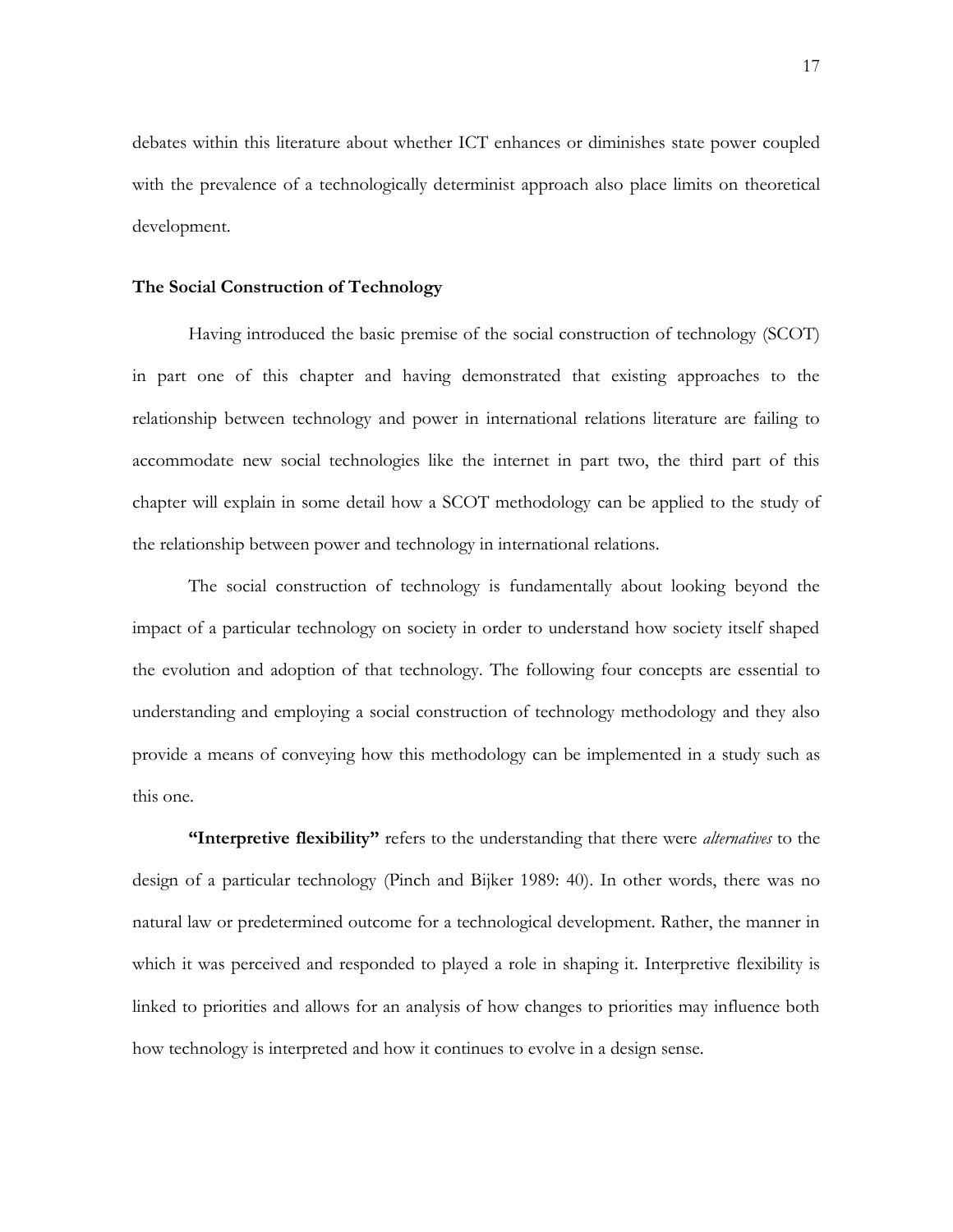In the context of internet technology as it relates to ideas about US power, interpretive flexibility is a key concept in understanding how changing political circumstances have impacted upon the technological evolution of the internet. Over the course of its development, there have been a number of unintended consequences – both positive and negative – of internet technology. Questions about how these second and third order consequences have been perceived politically leads to insight into values and priorities held externally to the technology itself – values and priorities which interact with technology but are not a direct product of it.

A second key concept is that of **"closure"**. Pinch and Bijker define closure in technology as "the stabilisation of an artefact and the "disappearance" of problems (Pinch and Bijker 1989: 44). In other words, it is not necessary to "solve" problems – rather closure relies on key social groups regarding the technology as stabilised. A particular technology then, may achieve closure through social rather than technological means by redefining the problem or through the transfer of power to a social group which disregards that problem. Closure is a social construct and is a significant factor in understanding the relationship between technology and the human condition.

Understanding how US politicians regard the resolution of a range of "problems" with the internet is essential to an analysis of its relationship to US power. In a SCOT approach, problems with the internet exist only if the relevant social actor believes they do. Some problems may be tolerated because of the advantages they provide or because immediate solutions would transgress other firmly held beliefs or values. This is illustrated by the range of state approaches to censorship on the internet – something which is regarded as inappropriate in the United States where values of freedom of speech and access to information are highly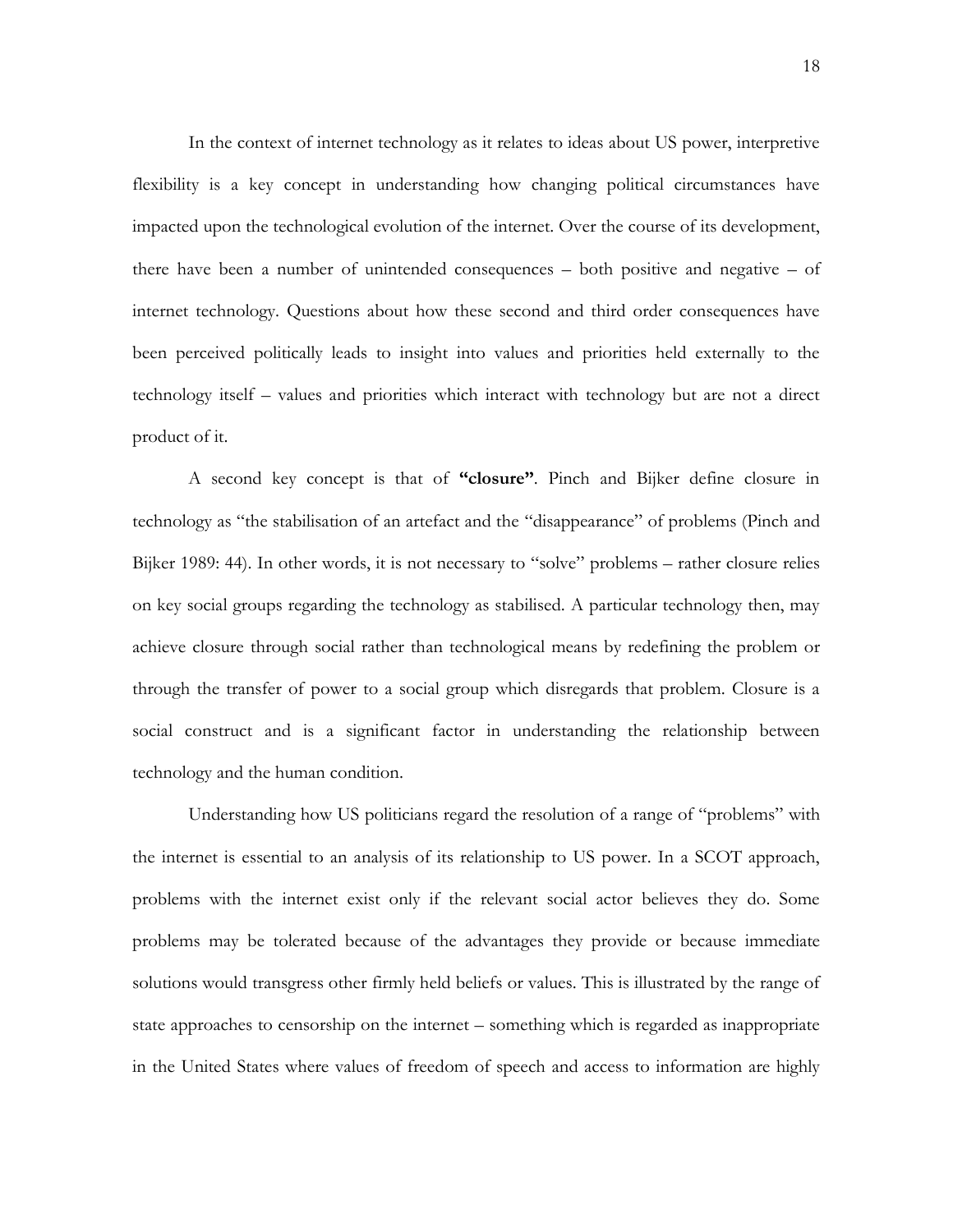valued social norms. Other problems arising from the internet may pose difficulties for some actors but not others. For example, credit card transactions over the internet favour banks over vendors but collective apprehension about the (in)security of banks reinforces that problem. Finally, closure can be achieved by *redefining* the problem – an approach which proves relevant in an examination of changing American strategic priorities and views of power.

A third SCOT concept of relevance to this study is the **"reverse salient"**. Thomas Hughes (1989: 73) defines a reverse salient as "components in the system which have fallen behind". They create lag and are often considered points of weakness which must be addressed before the system as a whole can effectively develop. Reverse salients are of particular significance to a large technical system like the internet and Hughes suggests that they can often be points of innovation. However, when reverse salients cannot be corrected within an existing system, they can lead to the evolution of a competing system (Hughes 1989: 75). This concept underlines the notion that systems are not pre-determined to either success or survival.

Reverse salients are important to this study because they can help to identify issues which are understood to impact negatively upon US power and help explain responses to those perceived weaknesses. This will lead to questions in the study about how US politicians understood reverse salients in the context of internet technology and how those perceived reverse salients translated into policy and legislative responses. There is nothing naturally definable about reverse salients. Rather, they are a product of priorities and perceived goals and as such, they can reveal much about the views of the social group – far beyond the technology to which they relate.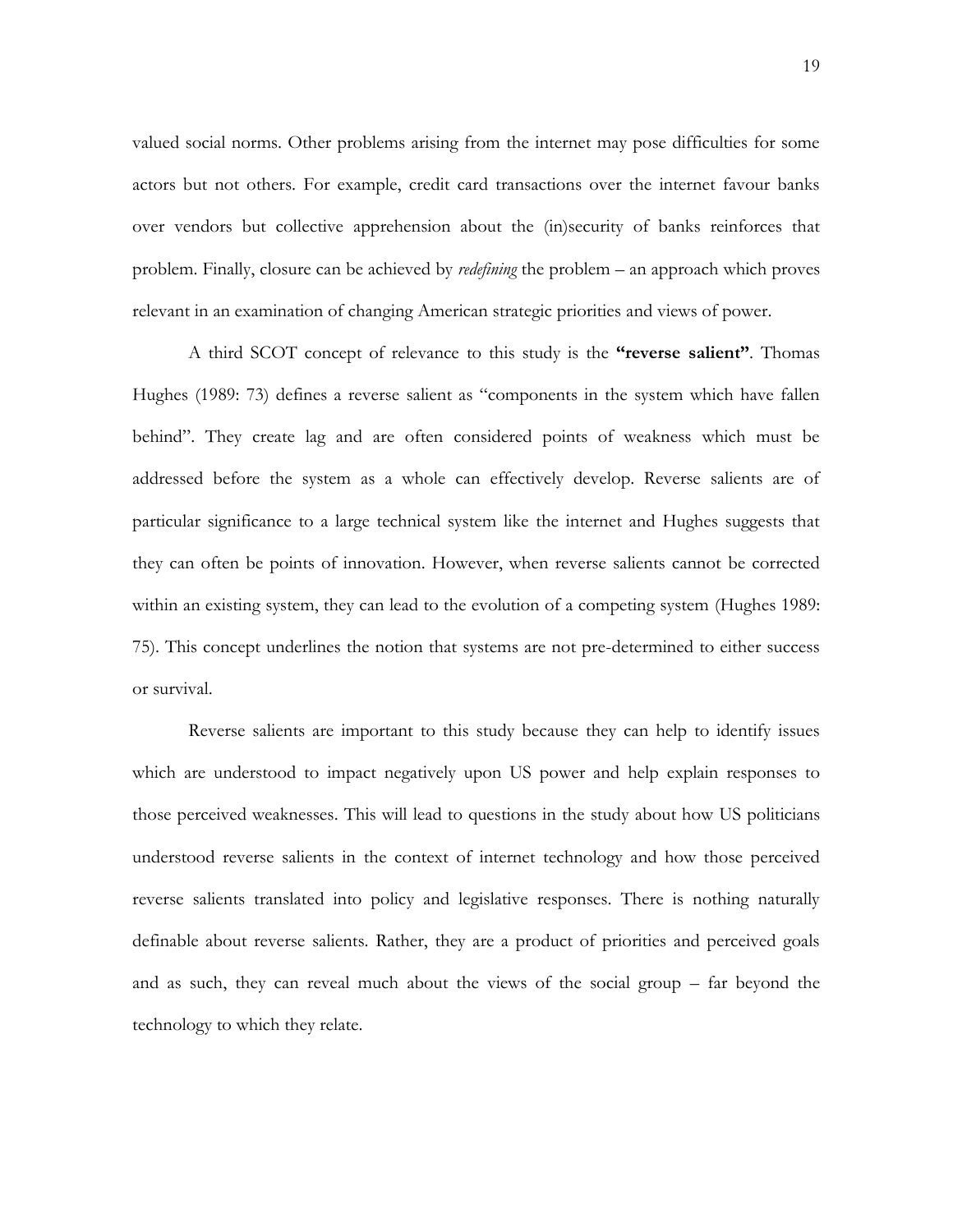One final concept which will be integral to the methodology of this project is that of the **"relevant social group"**. SCOT deals with the subjective and as such it is necessary to be clear about the source of subjectivity. Some SCOT studies focus predominantly on this issue – seeking to ascertain who exactly the relevant social group is and how it influences and shapes technology. In some cases, the relevant social group is found to be other than that which was expected or anticipated in which case this variable leads to insightful findings.

However, in this study the relevant social group has already been defined as US political decision makers. While the study acknowledges that there are a wide range of social groups who have influenced and shaped the internet in profound and important ways, this particular social group is considered here to be both highly relevant and under-researched. In studies of the internet there is a tendency to define the relevant social group as either the broader community, the commercial sector or the technical community (which is generally understood to privilege the best interests of the other two groups). This project is an attempt to bring the state back in to these debates. In order to research the manner in which ideas about US power influence internet technology, this study will focus on those ideas which emanate from the state apparatus through policy documents, key speeches, legislature.

In an attempt to move beyond the previously articulated competing paradigms, this project proposes a deeper engagement with the *relationship* between new technology and power. Rather than assess these issues exclusively through a determination of the positive or negative effects of technology, this study asserts that the internet both enhances and undermines state power in complex and important ways. The SCOT concepts discussed above generate a set of questions which move beyond the conceptual and empirical stalemate of whether ICT enhances state power more than it undermines it or vice versa. Asserting that there is nothing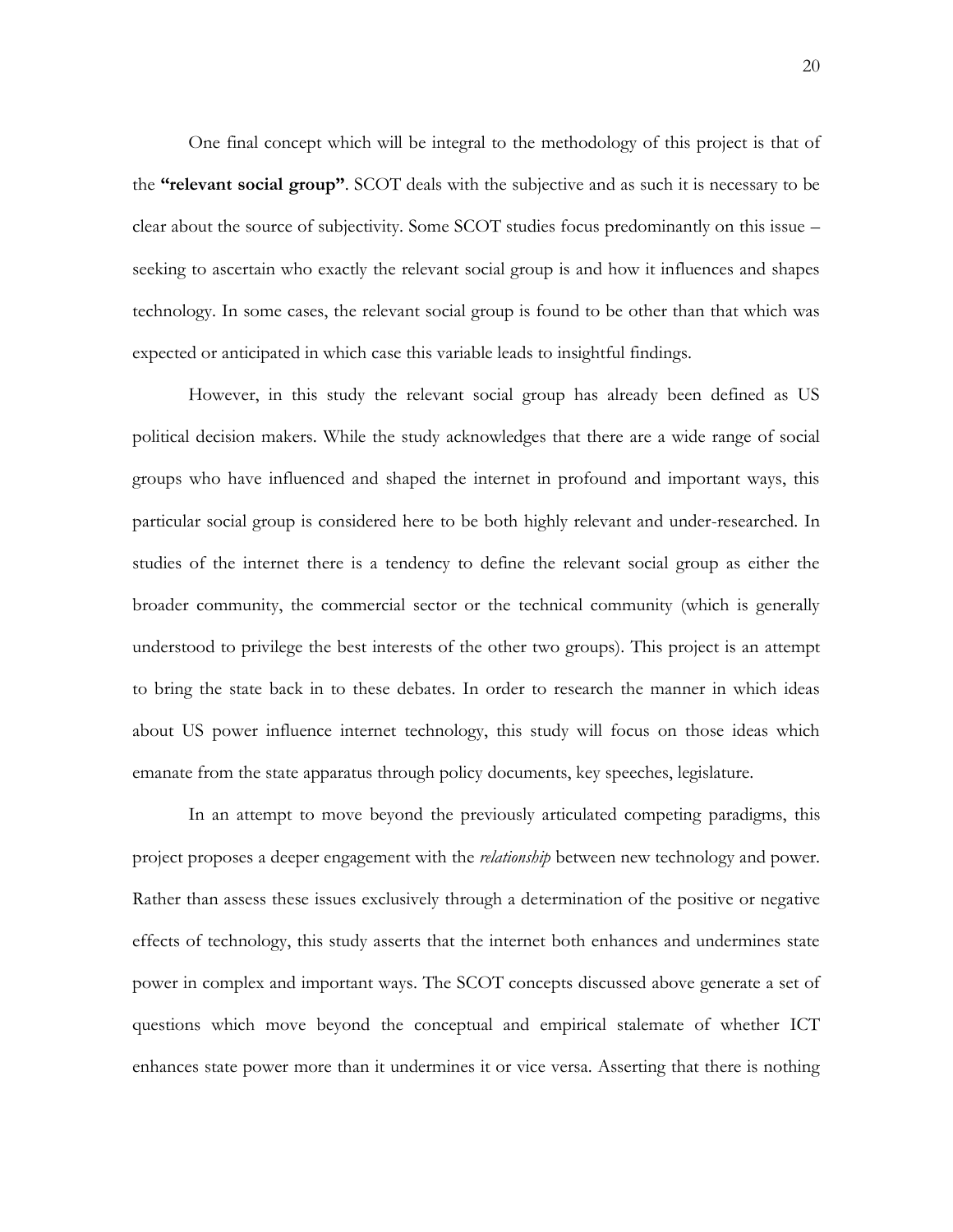determined or fixed about either of these outcomes, it moves on to more enlightening questions about how political ideas and technology interact.

Criticisms of SCOT include the assertion that it reduces technology to simply another form of cultural expression, along with art and literature. Also, as Vig points out, the "chain of causation between social context and technology is difficult to establish" (Vig 1988:16). However, the first criticism is only an issue for those studies which are primarily concerned with the development of technology. This study is not compromised by an understanding of technology as a form of cultural expression – indeed, such a reading is fundamental to the conceptual framework here. Second, causation *is* difficult to establish but this study does not assert that ideas of power *caused* the internet to develop in the way it has. Rather, it seeks to better understand the *relationship* between ideas of US power and internet technology in an intersubjective manner. Ultimately, this project takes the position that a meaningful understanding of technology cannot be achieved in abstraction from its human context.

The empirical research for this project is underway through the following case studies. Each of these periods brought with it a range of technical and political factors which interacted to shape internet technology and these are currently being examined using a SCOT methodology.

*Case Study One – Developing it: TCP/IP and the Expansion of the Internet (1960s to early 1980s)*

Established in 1958 in response to the Soviet launch of Sputnik, Advanced Research Projects Agency (ARPA) was charged with ensuring the US maintain a leading role in the application of state of the art technology to military capability. With a view to connecting large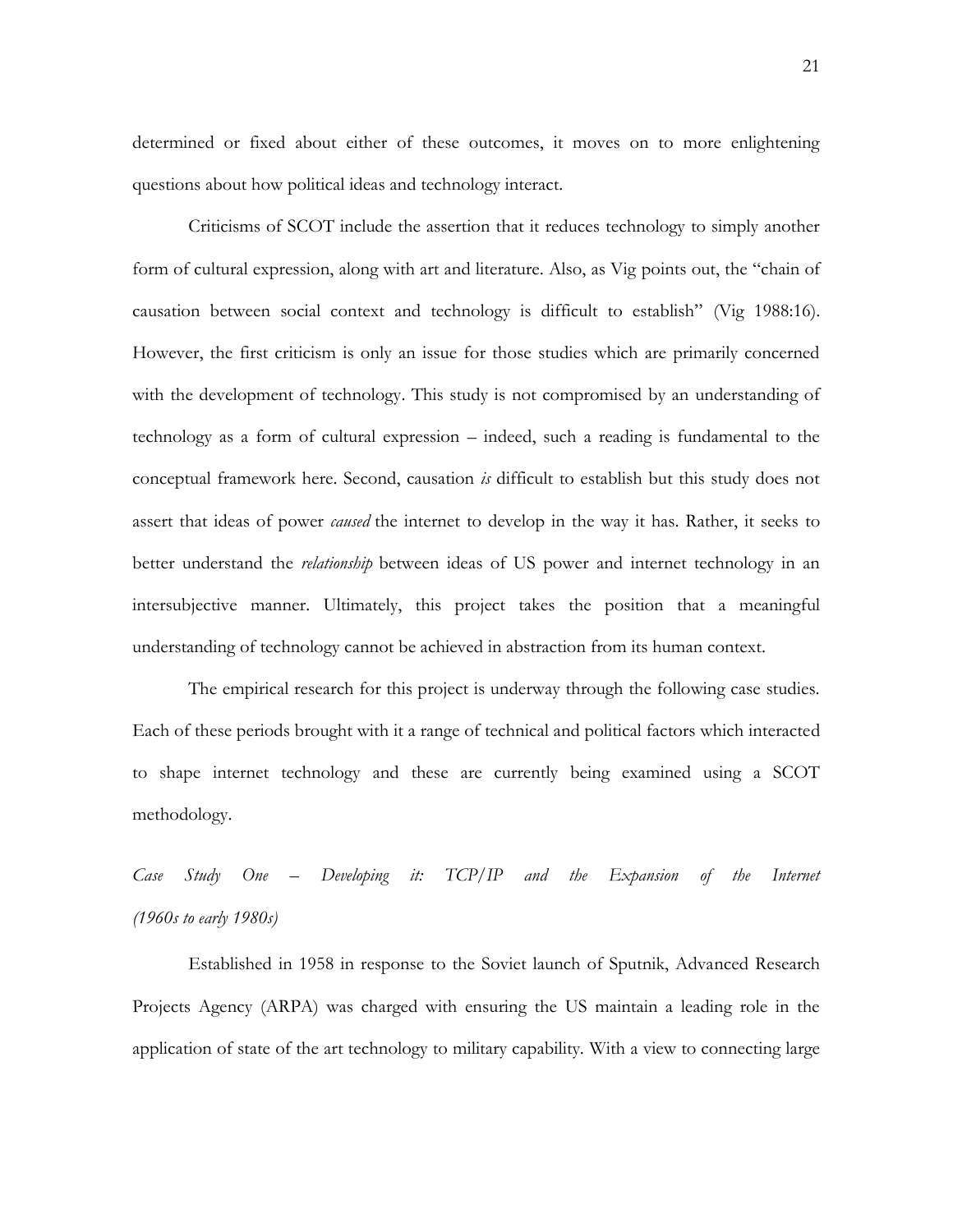computer systems in order to maximise their capabilities, ARPA began to fund and support work on networking protocols both from within its own research institute and also through funded association with key computer scientists working in academia. As work progressed, more specific applications were conceptualised including the establishment of a secure communications system necessary to enhance the United States' second strike capability in the event of nuclear attack. Although there were alternatives (Clark 1988), the technology adopted in response to ARPA's requirements was the "transmission control protocol/internet protocol" – or TCP/IP – the foundational technology of the internet developed by Vinton Cerf and Robert Kahn.

Superficially, the development and implementation of TCP/IP technology to address ARPA's priority of providing a more robust communications system can be understood within the paradigm of nation-state power. However, throughout this design phase, security of the network and accountability appear to have been low priorities - possibly due to the fact that access was restricted to defense, science and academia. TCP/IP was conceptualised from the beginning as an open and flexible architecture which ultimately provides a rich environment for both innovation and exploitation. Given that the code prioritises redundancy and flexibility over security and accountability, how did ARPA and US policy makers conceptualise the impact on American power of making the internet globally available? How did ideas and expectations about the future direction of American power coalesce with the internet transforming from a communication system designed to protect and enhance US military capability to a global system open to the ideas, innovations and requirements of a broader community?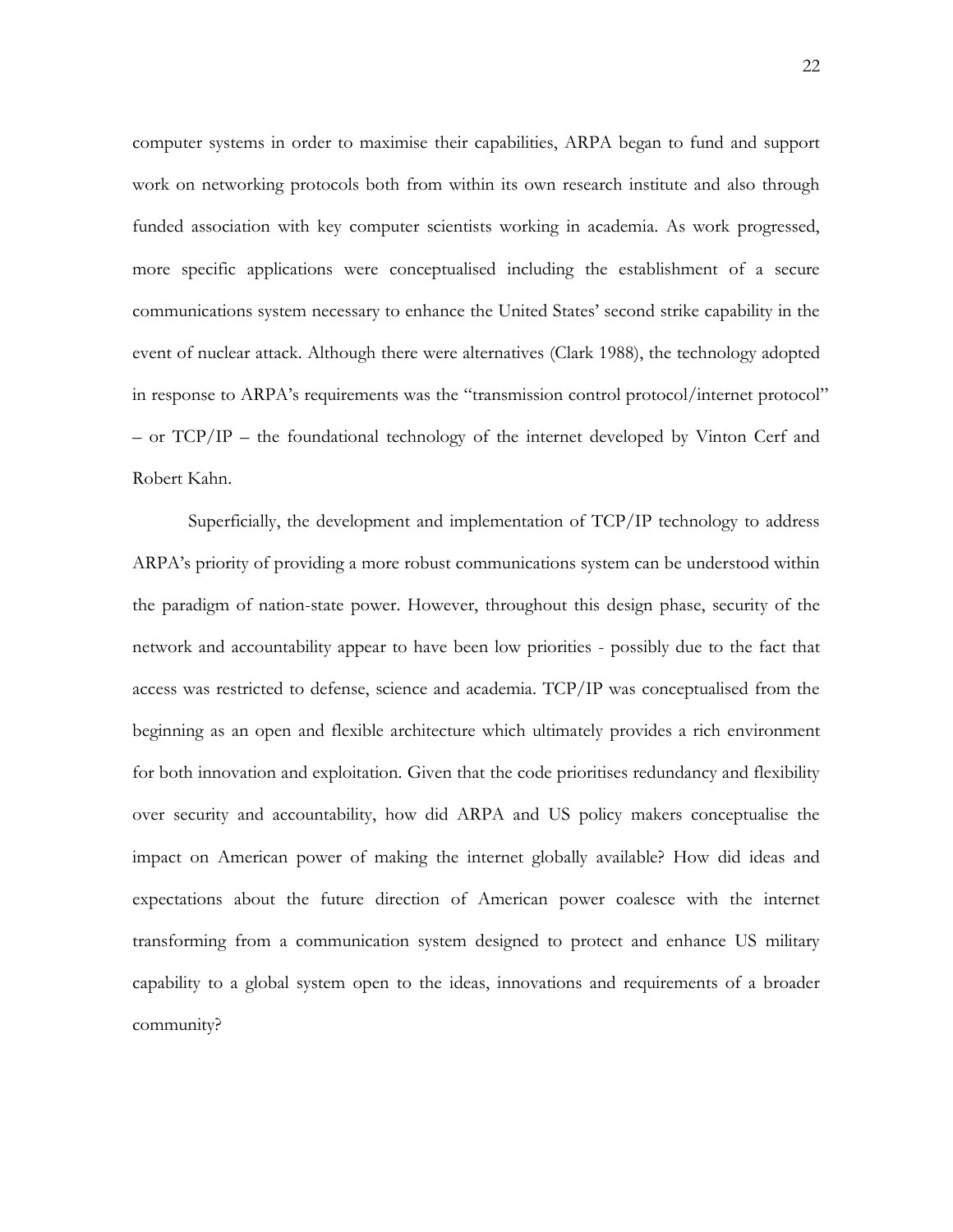# *Case Study Two – Expanding it: Commercialising the Web (mid 1980s to late 1990s)*

The second research phase for this project covers the mid 1980s to the end of 1990s. During this period, the internet was commercialised and became widely accessible. Initially distinguished by the rapid growth in email traffic, the defining technological development of this phase was arguably the emergence of HyperText Transfer Protocol (HTTP) and HyperText Markup Language (HTML) and their application to the development of the world wide web largely credited to British physicist Tim Berners-Lee. The subsequent commercialisation of web browsers which provided a user-friendly graphical interface was instrumental in the widespread take-up of internet technology. This period covers the "dotcom" economic boom and bust, transformation of news media and developing notions of the democratising potential of the internet. The rapid escalation in use of the internet during these years brought the US face to face with difficult decisions about whether or how to loosen their grip on controlling factors such as the assignment of names and numbers, the development of a legal framework which balanced freedom of speech and privacy of the individual with national security issues, the encryption debate, and how to manage the global spread of the physical infrastructure of the internet.

The political context for these decisions was distinct from that of the first phase discussed previously. With the Cold War over, small government was in and economic power was coming to be regarded as an increasingly significant aspect of foreign policy strength. President George H. Bush's foreign policy doctrine was premised on a "new world order" which projected a period of peace and stability founded upon the predominance of liberalism, free markets and the rule of international law. The Clinton administration followed up by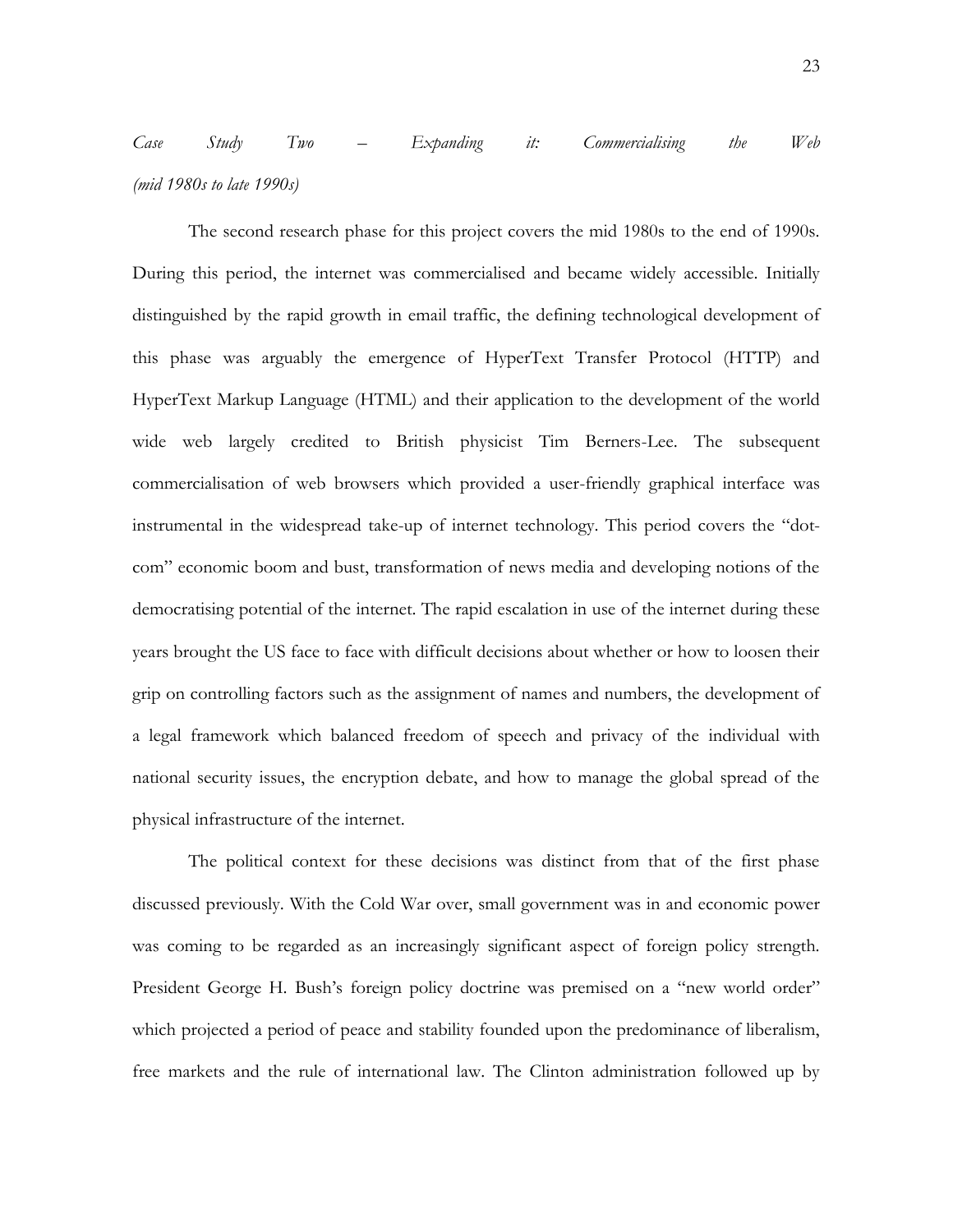emphasising American global economic leadership based on free markets and projection of an enlargement policy which promoted democratisation and human rights. The dominant political paradigm of liberalism, free market force and minimising government provided an ideological platform for US decisions to disallow any state led governance structure for controlling the internet during this critical period of growth. Former vice-president Al Gore was a key political force during this period introducing the *High Performance Computing and Communication Act of 1991* while still a senator during the Bush Administration*.* The passing of this bill had a number of important affects on the development of internet technology including the funding of the first commercial web browser, Mosaic and the establishment of the National Information Infrastructure (NII). Significantly, the NII was legislative acknowledgement of a view which would become increasingly important in emerging ideas of state power and its relationship to new technology – the notion of information as a form of state power.

These views largely resonated with prevailing ideas of US power. The emphasis on less government left the internet to govern itself, market forces would ultimately prevail and result in a healthy and stable system, the internet could have a democratising effect similar to economic factors and the positive economic impact of the IT boom reinforced the mutual and symbiotic benefit of this approach. However, the problems of security and accountability across the network were both increasingly apparent and intractable. The economic bubble was about to burst, and state to state conflict was about to be overtaken by wars of asymmetry and disruption. How had the decisions taken during this stage prepared the United States for the problems to emerge in the new millennium? To what extent were ideas about the relationship between US power and new technology dependent upon the positive outcomes of the 1980s and 90s? How were these ideas challenged, reinforced and/or amended during the years to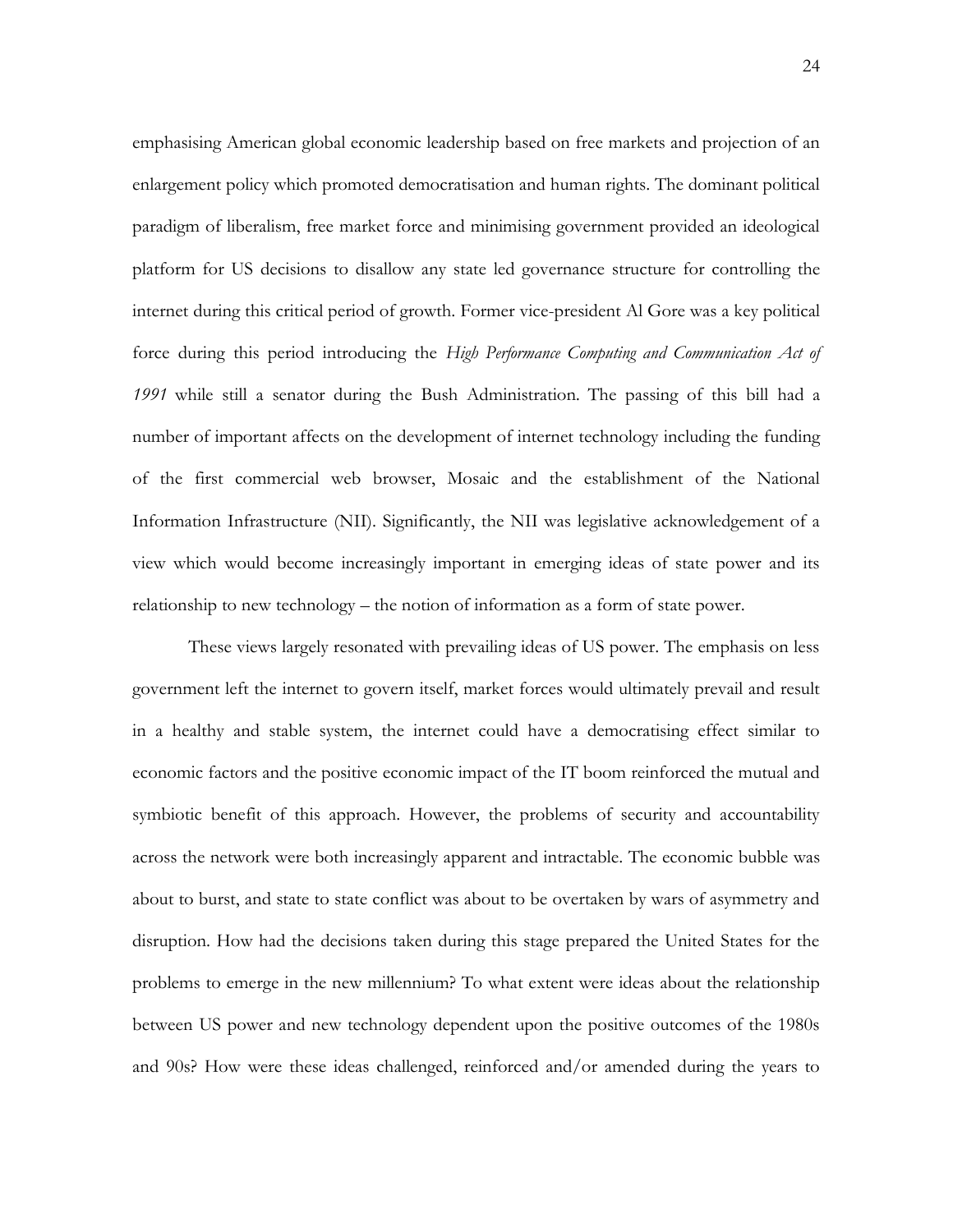follow? And how would changing ideas about American power influence the way internet technologies further developed, especially in terms of geopolitical security issues and international codes of conduct?

*Case Study Three – Controlling it: The Changing Role of the ISP (the previous decade)*

The third period covered in this study looks at changes to ideas about US power and technology since 2001. The foreign policy doctrine of George W. Bush was initially conceived in terms of a selective and discriminate national interest to be pursued through enhanced military capability. This doctrine was comprehensively articulated in a *Foreign Affairs* journal article written by US Secretary of State, Condoleezza Rice (2000) and by US Secretary for Defense, Donald Rumsfeld in the 2001 *Quadrennial Defense Review Report* (2001). However, post 911 this was significantly reworked with the new strategic framework fundamentally based upon a more expansive view of the American national interest which now faced a range of emergent globalised threats less responsive to conventional military power (Jervis 2003, Rumsfeld 2006). Changing conceptions of conflict, the role of non-state actors, the doctrine of pre-emption, high-tech versus low-tech, asymmetry and the erosion of some aspects of geopolitics have all came to the fore in this phase. Changing ideas about US power have had significant implications for changing conceptions of the internet - from a system largely driven by fundamental tenants of economics and democracy to one more focused on the vulnerabilities of misuse and disruption.

In the political context of the "war on terror" which subverts conventional sources of power and elevates social power, the internet takes on new meaning. The rapid migration of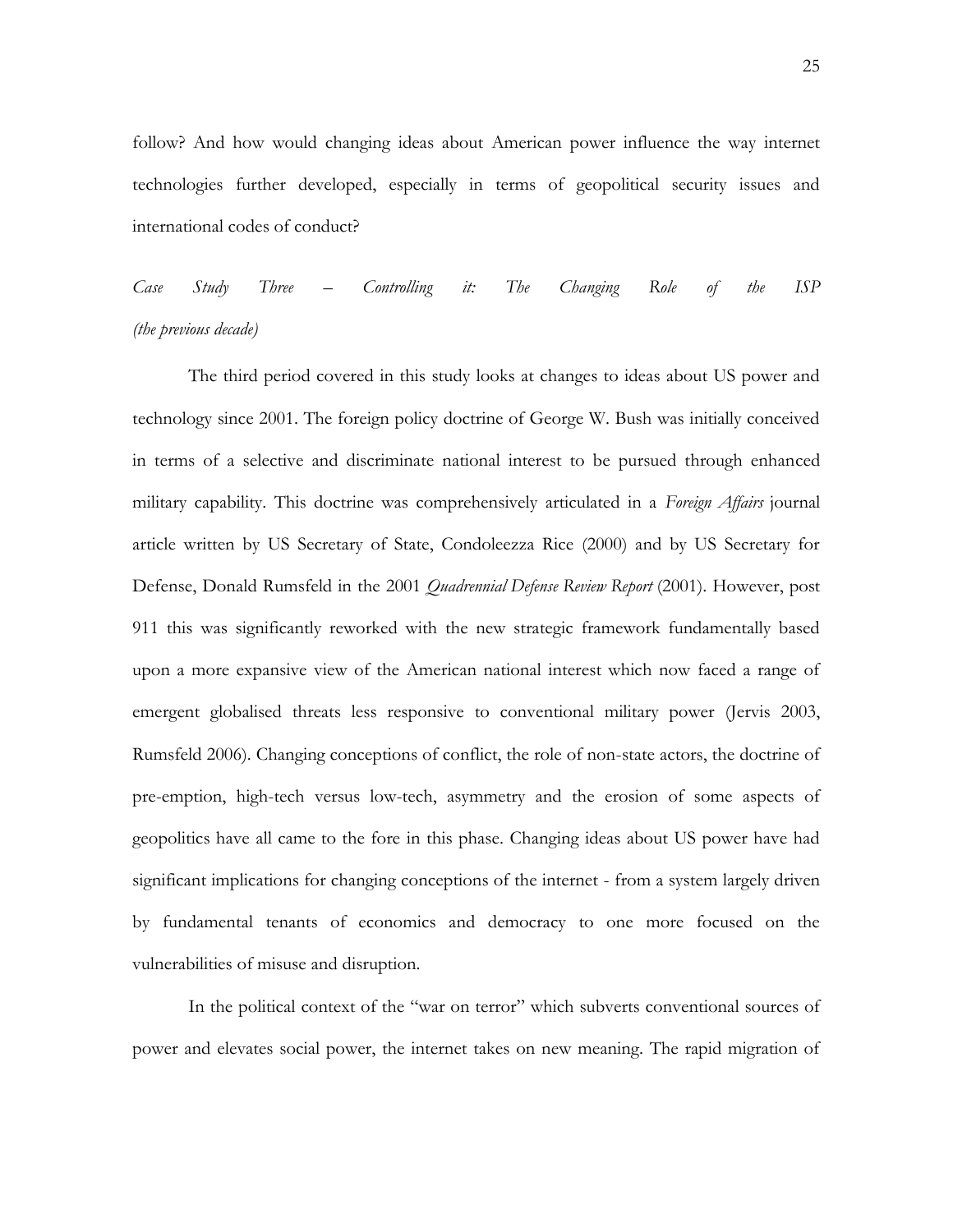information systems connected to the internet during the course of the late 1980s and 90s made internet commentator John Perry Barlow's insistence that "you of the past leave us alone" (1996) less tenable now that 1.5 billion people or 23.5% of the world's population are now online - as well as 85% of US critical infrastructure (Internet World Stats 2008, Deloitte Touche Tohmatsu, 2004). Some of the previously acknowledged vulnerabilities of the internet have enhanced relevance in an era marked by unconventional threats from determined individuals. The growing realisation that universal software platforms like Microsoft Windows and the Office suite are highly vulnerable - particularly when coupled with the open architecture of the internet - highlighted a range of possible threats to the state (Geer et al 2003). The cross jurisdictional nature of cyber-crime which may be committed from a state with laws divergent from the state in which the crime actually occurs, greatly complicates the exercise of power (Krebs 2007). Certainly, one of the distinguishing features of the internet is that it remains difficult to moderate behaviour through conventional institutions and regimes such as state or international law. Given that some unintended or unanticipated consequences arise from the adoption and implementation of new technology, how has the United States responded and how have changing ideas about US power influenced this phase of internet development?

In some ways, the original military approach to the internet which drove development in the 1960s and 1970s has risen again to prominence during this period. The Department of Defense has increasingly focused on cyberwar or infowar strategies and doctrine, largely through a dedicated unit within the Airforce which now regards domination of airspace to include cyberspace. A US congressional report published in 2006 notes however, that reciprocating against a cyber attack may lead to "possible accusations of war crimes if offensive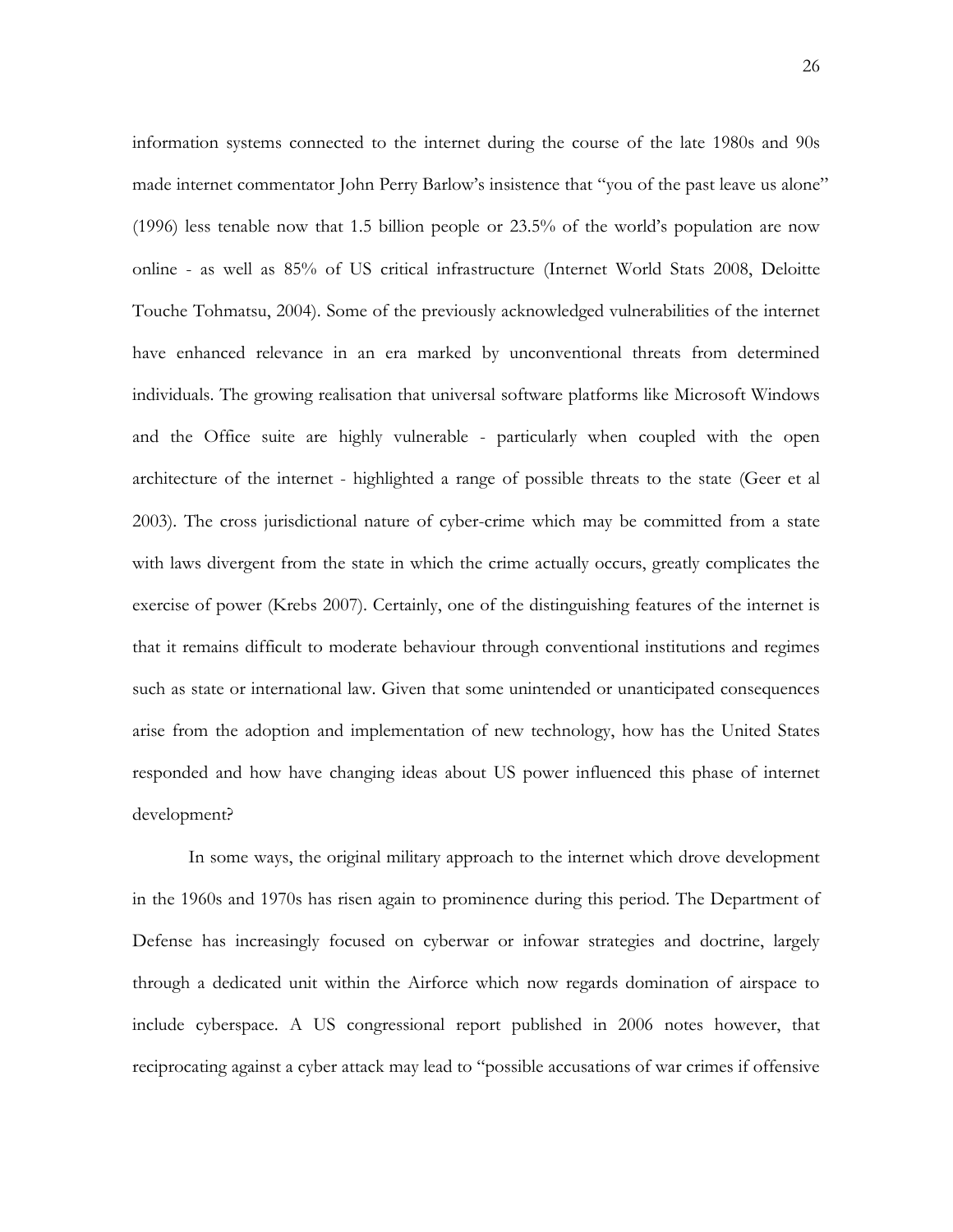military cyber-weapons severely disrupt critical civilian computer systems, or the systems of other non-combatant nations." The report concludes that the US Department of Defense believes that it lacks "sufficient policy and legal analysis for guiding appropriate responses to intrusions or attacks on DoD networks." (Wilson 2006: 5). Increasingly, the United States faces a "strategic paradox" whereby it is forced to balance the often contradictory computer security requirements of its economy with military strategies which increasingly involve the capacity to disrupt the infrastructures of rival nations (Rathmell 2003). Additionally, cyberespionage has become a significant issue with many allegations directed against China – arguably America's key strategic challenger. With the expected democratising effect of the internet still to eventuate, the US has instead focused attention on China's use of the internet as a weapon and as a tool of suppression – notably the US Congressional hearing into Yahoo over the divulgence of the contact details of a Chinese journalist charged with revealing state secrets (Kahn 2005, Marquand 2005). This takes place in the context not of the closed system of ARPAnet, but rather in a globally accessible and open network which necessitates a modified approach to that employed during the 1960s and 1970s.

Changing ideas about American power impact on conceptions of the internet and in this phase, the disruptive capacity of the technology has increased resonance leading to a "remilitarised" view of the internet. This re-conceptualisation allows for a range of policy discussions which would have been difficult during the previous phase including those surrounding the need to rebalance the security/privacy aspect of the internet (R. Mueller 2007, Singel 2008). It also leads to a paradox. How does the US reconcile a re-militarised approach to the internet with suggestions that internet challenges are not particularly responsive to military power? How has the re-conceptualisation of US power influenced the progressive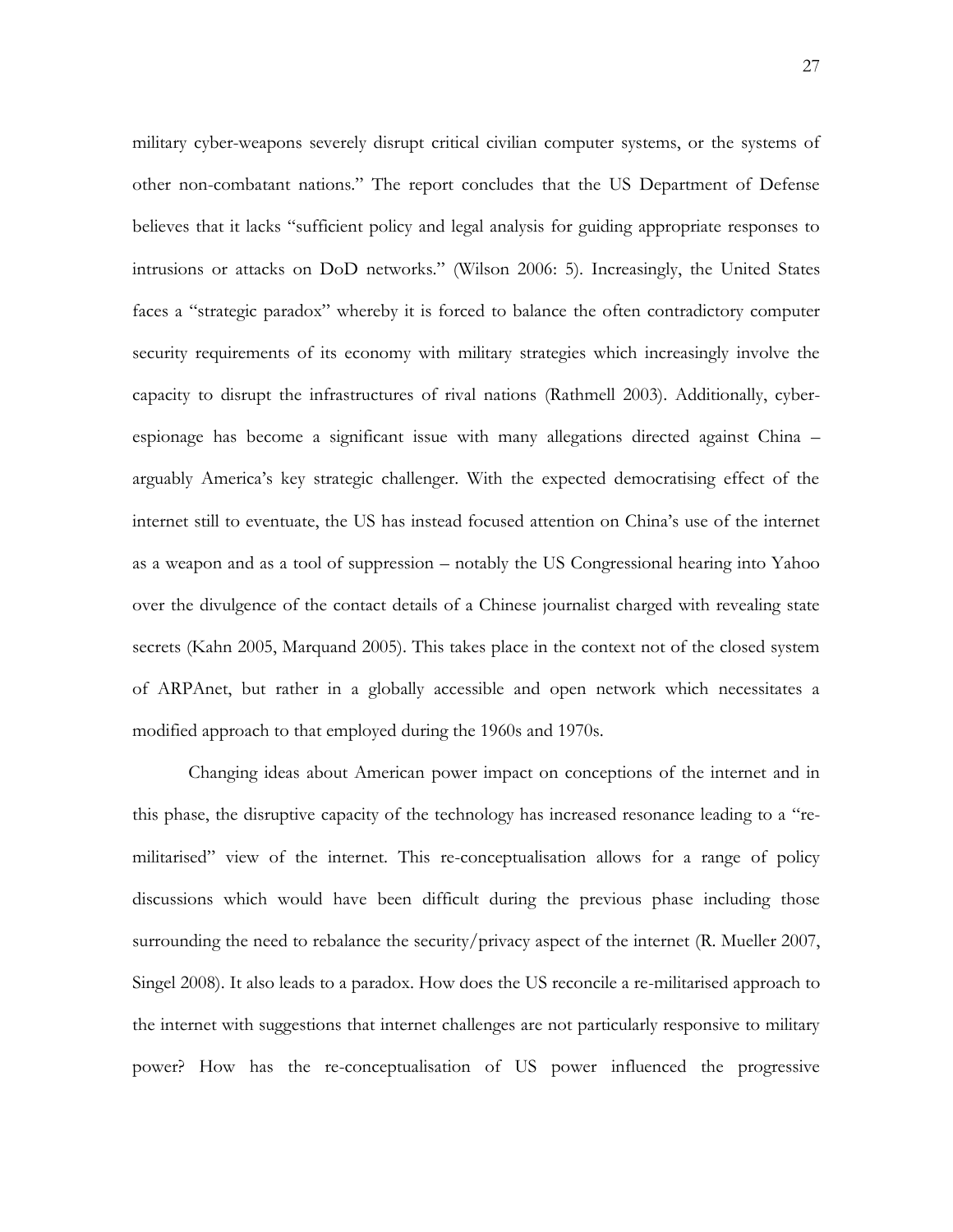development of internet technology since 2001? How has the United States sought to minimised internet vulnerabilities in the context of an expanded view of the US national interest? How has the national security community responded to and influenced changing perceptions about the internet? And finally, what future consequences for state power does the US anticipate in relation to the internet?

# **Conclusion**

In summary, then, this chapter proposes that a more engaged and conscious approach to technology needs to be integrated with international relations theories of power in order to better understand the relationship between power and technology. In attempting to move beyond the debate in international relations about whether new technology like the internet enhances state power more than it undermines it, the philosophy of technology provides a conceptual framework for better understanding the intricacies of the relationship between the political and technological realms. Specifically, the social construction of technology allows for the analysis of the ways in which states seeks to shape and influence emerging technology and also the manner in which changing technology can impact on political ideas. This leads away from a simple quantitative equation to a more complex reading of how political processes are affected by and also impact upon the evolution and implementation of new technology like the internet. Ignoring this complexity can lead to an over-simplification of important issues and questions. Asking and answering these questions is essential to the development of theories equipped to deal with the relationship between power and technology in the information age.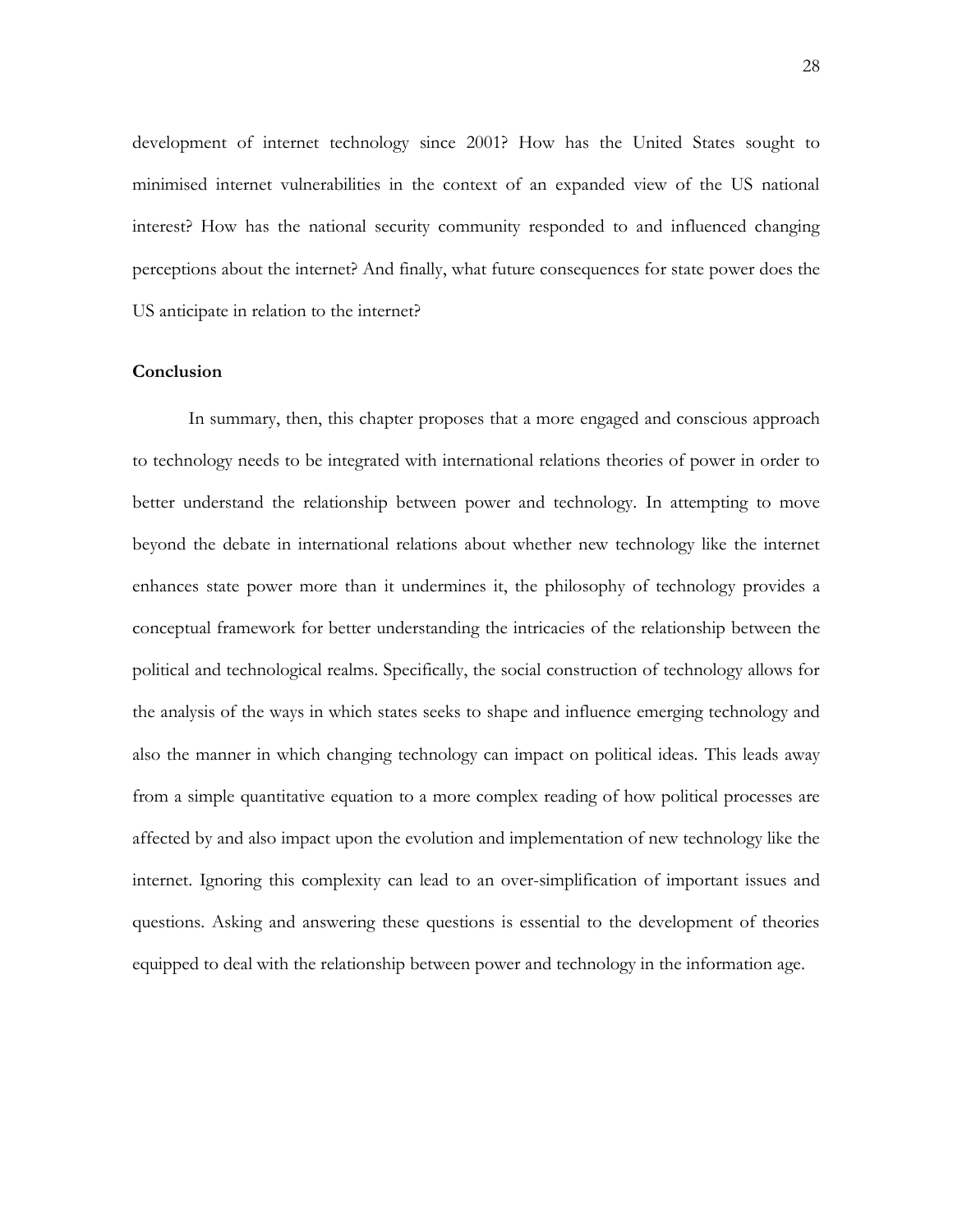## **References**

Aronson, J. 2002. Global networks and their impact, in *Information Technologies and Global Politics: The Changing Scope of Power and Governance,* edited by J.N. Rosenau and J.P. Singh. Albany, NY: State University of New York Press, 39–62.

Barlow, J.P. 1996. *A Declaration of the Independence of Cyberspace*. [online]. Available at <http://homes.eff.org/~barlow/Declaration-Final.html> .

Buchan, A. 1972. Technology and world politics. *The Aberystwyth Papers – International Politics: 1919*–*1969.* London: Oxford University Press.

Bush, President G.W. 2003. *National Strategy to Secure Cyberspace*, Washington, DC: USGPO.

Castells, M. 2000. Toward a sociology of the network society. *Contemporary Sociology*, 29(5), 693– 699.

Christensen, J. 1999. Bracing for guerrilla warfare in cyberspace. *CNN Interactive,* April 6.

Available online at<http://edition.cnn.com/TECH/specials/hackers/cyberterror/> .

Clark, D.D. 1988. The design philosophy of the DARPA internet protocols. *Computer Communication Review,* (18)4, 106–114.

Deloitte Touche Tohmatsu. 2004. *2004 Global Security Survey.* Available online at <http://www.deloitte.com/dtt/cda/doc/content/GFSISE.pdf> .

Demchak, C.C. 2003. Wars of disruption: international competition and information technology-driven military organizations. *Contemporary Security Policy,* (24)1, 75–112.

Drezner, D.W. and Farrell, H. 2004. Web of influence. *Foreign Policy,* (145), 32–40.

Eriksson, J. and Giacomello, G. 2006. The information revolution, security and international relations: (ir)relevant theory?. *International Political Science Review,* (27)3, 221–244.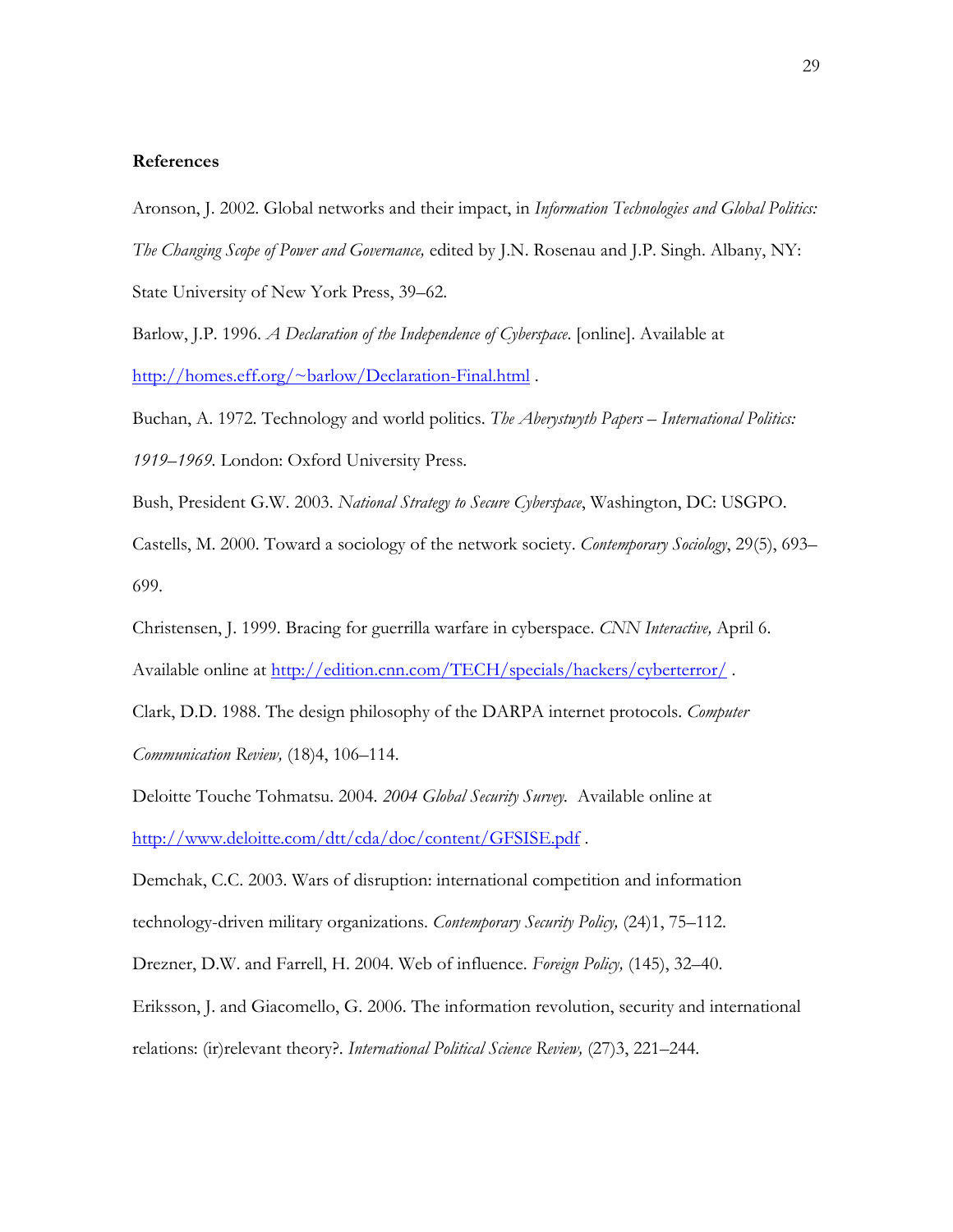Geer, D., Bace, R., Gutman, P., Metzger, P., Pfleeger, C.P., Quarterman, J.S. and Schneier, B. 2003. Cyber*In*Security: the cost of monopoly, how the dominance of Microsoft's products poses a risk to security. Published by the Computer and Communications Industry Association, September 24. Available online at<http://cryptome.org/cyberinsecurity.htm>

Grove, G.D., Goodman, S.E., and Lukasik, S.J. 2000. Cyber-attacks and international law. *Survival,* (42)3, 89–103.

Hachigian, N. 2002. The internet and power in one-party east Asian states. *The Washington Quarterly,* (25)3, 41–58.

Hughes, T.P. 1989. The evolution of large technological systems in *The Social Construction of Technological Systems: New Directions in the Sociology and History of Technology,* edited by T. E. Pinch and W.E. Bijker. Cambridge, MA: MIT Press, 51–82.

*Internet World Stats*, December 2008. Available online at

<http://www.internetworldstats.com/stats.htm>

Jervis, R. 2003. Understanding the Bush doctrine. *Political Science Quarterly,* (118)3, 365–388.

Kahn, J. 2005. Yahoo Helped Chinese to Prosecute Journalist. *New York Times,* September 8.

Available online at [http://www.nytimes.com/2005/09/07/business/worldbusiness/07iht](http://www.nytimes.com/2005/09/07/business/worldbusiness/07iht-yahoo.html)[yahoo.html](http://www.nytimes.com/2005/09/07/business/worldbusiness/07iht-yahoo.html)

Krebs, B. 2007. Shadowy Russian firm seen as conduit for cybercrime. *The Washington Post,*  October 13. Available online at [http://www.washingtonpost.com/wp-](http://www.washingtonpost.com/wp-dyn/content/article/2007/10/12/AR2007101202461.html)

[dyn/content/article/2007/10/12/AR2007101202461.html](http://www.washingtonpost.com/wp-dyn/content/article/2007/10/12/AR2007101202461.html) .

Langman, L. 2005. From virtual public spheres to global justice: a critical theory of internetworked social movements. *Sociological Theory*, (23)1, 42–74.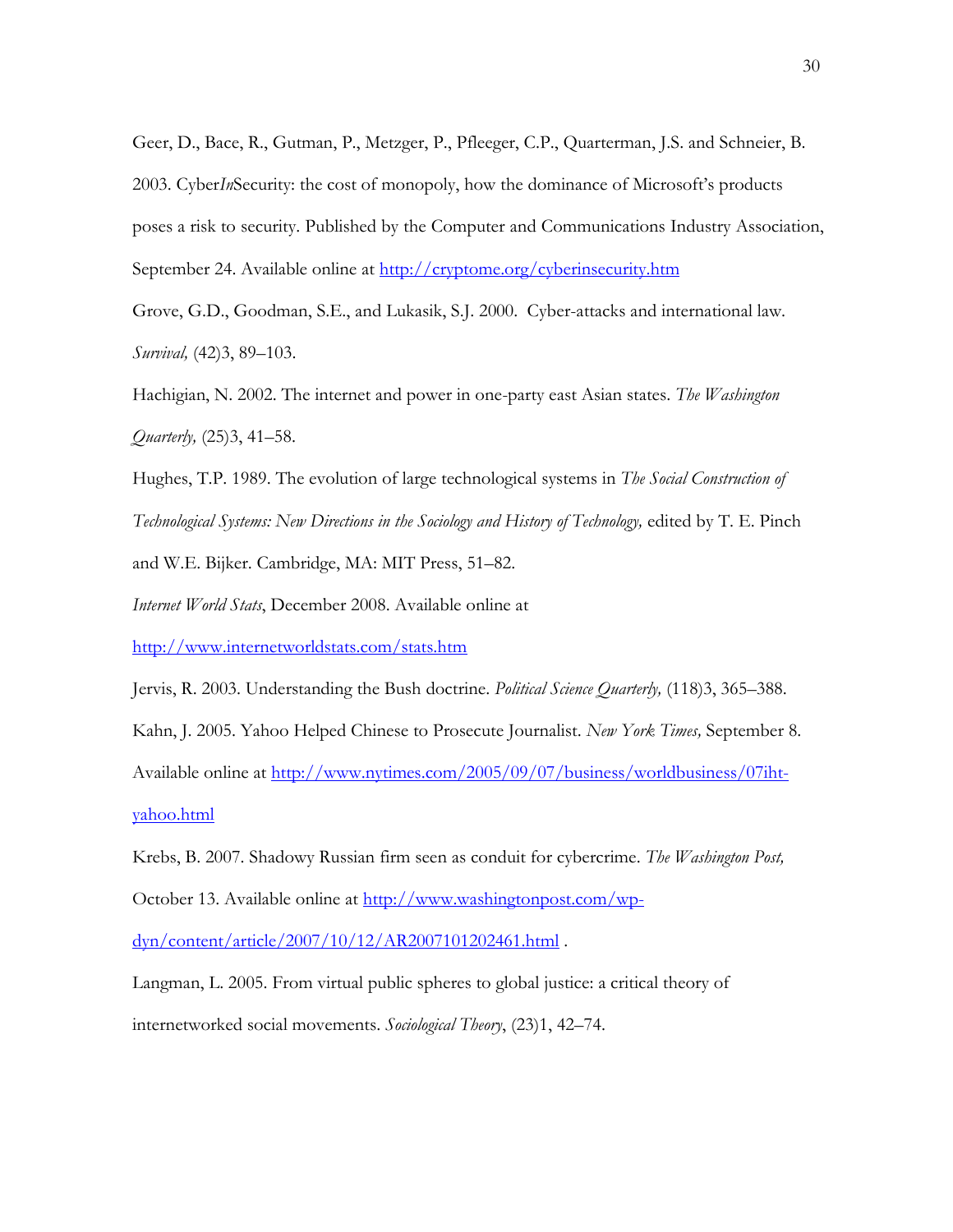Lebow, R.N. 2005. Power, persuasion and justice. *Millenium: Journal of International Studies,* (33)3, 551–582.

MacKenzie, D. and Wajcman, J. 1999. *The Social Shaping of Technology.* Philadelphia: Open University Press.

Markoff, J. 1991. Dutch computer rogues infiltrate American systems with impunity. *The New York Times,* April 21. Available online at [http://www.nytimes.com/1991/04/21/us/dutch](http://www.nytimes.com/1991/04/21/us/dutch-computer-rogues-infiltrate-american-systems-with-impunity.html?src=pm)[computer-rogues-infiltrate-american-systems-with-impunity.html?src=pm](http://www.nytimes.com/1991/04/21/us/dutch-computer-rogues-infiltrate-american-systems-with-impunity.html?src=pm) .

Marquand, R. 2005. Yahoo, Chinese police, and a jailed journalist. *The Christian Science Monitor,* 

September 9. Available online at<http://www.csmonitor.com/2005/0909/p01s03-woap.html>.

Mayer-Schöenberger, V. and Brodnig, G. 2007. Information power: international affairs in the

cyber age. *John F. Kennedy School of Government Harvard University Faculty Research Working Papers* 

*Series*. Available online at [http://papers.ssrn.com/sol3/papers.cfm?abstract\\_id=292949.](http://papers.ssrn.com/sol3/papers.cfm?abstract_id=292949)

Morgenthau, H. 1978. *Politics Among Nations: The Struggle for Power and Peace.* Fifth Edition

Revised. New York: Alfred A. Knopf.

Mueller, R.S. 2007. Director Federal Bureau of Investigation, Speech to Penn State College, Pennsylvania, November 6. Available online at

[www.fbi.gov/pressrel/speeches/mueller110607.htm](http://www.fbi.gov/pressrel/speeches/mueller110607.htm) .

Nye, J.S. 2002. *The Paradox of American Power: Why the World's Only Superpower Can't Go It Alone*. Oxford: Oxford University Press.

Pinch, T.E. and Bijker, W.E. 1989. *The Social Construction of Technological Systems: New Directions in the Sociology and History of Technology*. Cambridge, MA: MIT Press.

Rathmell, A. 2003. Controlling computer network operations. *Studies in Conflict and Terrorism,*  (26), 215–232.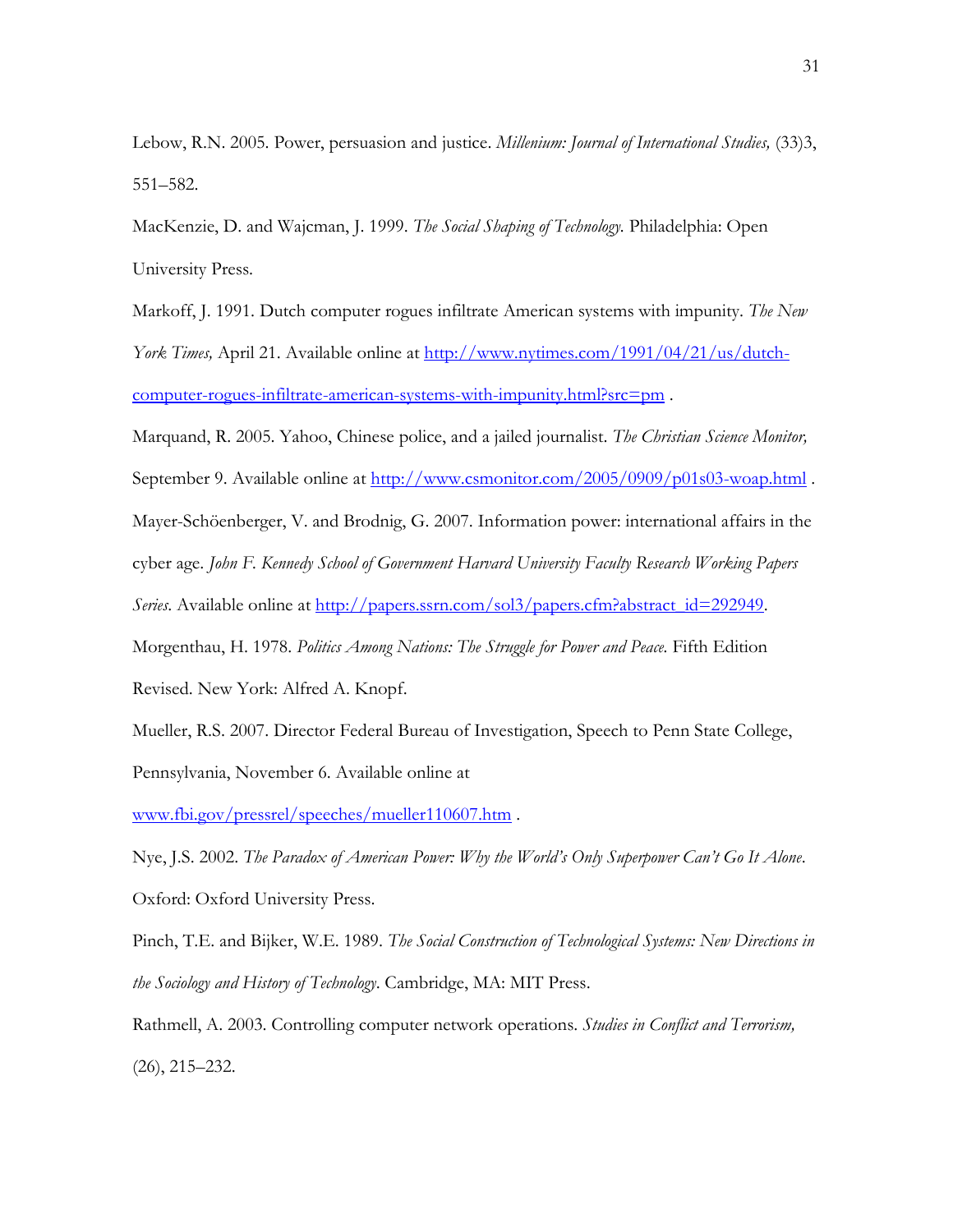Reus-Smit, C. 1999. *The Moral Purpose of the State: Culture, Social Identity, and Institutional Rationality in International Relations*. Princeton, N.J.: Princeton University Press.

Rice, C. 2000. Campaign 2000: promoting the national interest. *Foreign Affairs,* (79)1, 45–62.

Rogerson, S. and Bynum, T.W. 1995. Cyberspace: The ethical frontier. *Times Higher Education Supplement,* The London Times, June 9.

Rosenau, J.N. and Singh, J.P. 2002. *Information Technologies and Global Politics: The Changing Scope of Power and Governance.* Albany, NY: State University of New York Press.

Rothkopf, D.J. 1998. Cyberpolitik: the changing nature of power in the information age. *Journal of International Affairs,* (51)2, 325–359.

Rumsfeld, D.H. 2001. *2001 Quadrennial Defense Review Report.* Washington, DC: US Department of Defense, September 30.

Rumsfeld, D.H. 2006. *2006 Quadrennial Defense Review Report.* Washington, DC: US Department of Defense, September 30.

Shimeall, T., Williams, P. and Dunlevy, C. 2001. Countering cyber war. *NATO Review,* (49)4, 16–18.

Singel, R. 2008. NSA must examine all internet traffic to prevent cyber nine-eleven, top spy says. *Wired Magazine,* January 15. Available online at

<http://www.wired.com/threatlevel/2008/01/feds-must-exami/> .

Slaughter, A.M. 2004. *A New World Order.* Princeton and Oxford: Princeton University Press. Smith, G. and Naim, M. 2000. *Altered States: Globalization, Sovereignty and Governance.* Ottawa: International Development Research Centre.

Tanji, M. 2007. Buccaneer.com: Infosec privateering as a solution to cyberspace threats. *Journal of Cyber Conflict Studies,* (1)1, 4–10.